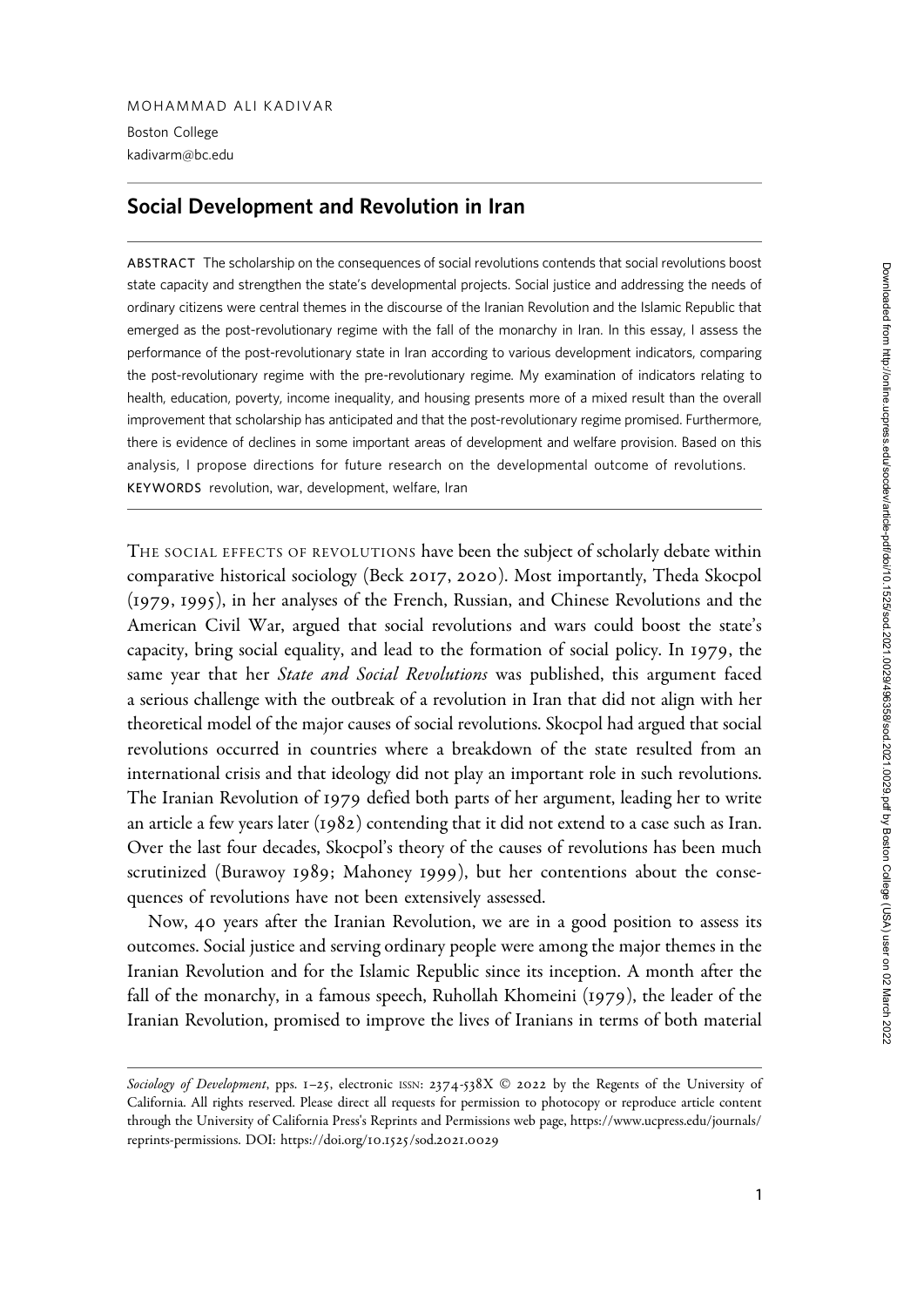and spiritual welfare. He also promised housing, free electricity, and free water. These promises are still remembered by ordinary Iranians when they reflect on the performance and legacy of the Islamic Republic. Themes of social justice and welfare provision also find a home in the Constitution of the Islamic Republic. The introduction has a section on the economy that says that "meeting the human needs for growth and evolution" is the main principle of the organization of the economy. Accordingly, "Islam's economic program is to provide the apt conditions for various human capacities to flourish. As a result, it is upon the Islamic government to provide employment for all and to meet all necessary human needs." Article 3 obliges the government to use its capacities to provide free education and welfare, and to eliminate poverty and all deprivations in nutrition, housing, employment, and health.<sup>1</sup> Furthermore, since 1989, the Islamic Republic has passed six five-year development plans (Majles-e Showra-ye Eslami 1989, 1995, 2000, 2005, 2011, 2016), among whose major goals are promotion of social justice, reduction of poverty and income inequality, health provision, housing provision, expansion of education, and the advancement of economic growth. How has the Islamic Republic lived up to these promises and plans, four decades after the revolution? Was it an inclusive social revolution, as anticipated by the theories of revolutionary outcomes?

Social development has been the subject of inquiry and debate among scholars of Iranian politics and society, and studies have examined various policy outcomes in Iran in different periods. About a decade ago, Iran's prominent historian Ervand Abrahamian (2009) argued that the Islamic Republic's achievements in education, health, poverty reduction, subsidies, service provision in rural areas, and welfare provision in general have made the regime resilient and contributed to its survival despite various domestic and international challenges. The argument proposed by Abrahamian then has been expanded and elaborated by other scholars of development and welfare in Iran. In his 2017 book A Social Revolution: Politics and the Welfare State in Iran, sociologist Kevan Harris focused on development and welfare before and after the revolution and inquired about the effect of the revolution and war on such outcomes in Iran. Harris deserves credit for asking the question about the social consequences of revolution and war and for bringing Iran into existing debates at the global level about the drivers of welfare and development. Both before and after the 1979 revolution, according to Harris, Iran had had developmental and welfare states; but the welfare and development projects since the revolution have been more "inclusive" than those before the revolution, which were "exclusive." He then argues that this inclusive character is due to greater popular mobilization and the more competitive politics in place from the 1979 revolution onward. As evident from the argument and the title of the book, this contention is, in a way, a variation and extension of Skocpol's argument about the positive effects on development and welfare of social revolutions and wars. A Social Revolution is an important contribution to the studies of welfare and development in Iran and an ambitious attempt to provide an explanation for major transformations in Iran's welfare provision and social development (for another example emphasizing the Islamic Republic's policy success, see Ameli 2020). However, this argument about the effective state performance in the area of social development is challenged by other scholars of Iran's social development. Political economists writing in a recent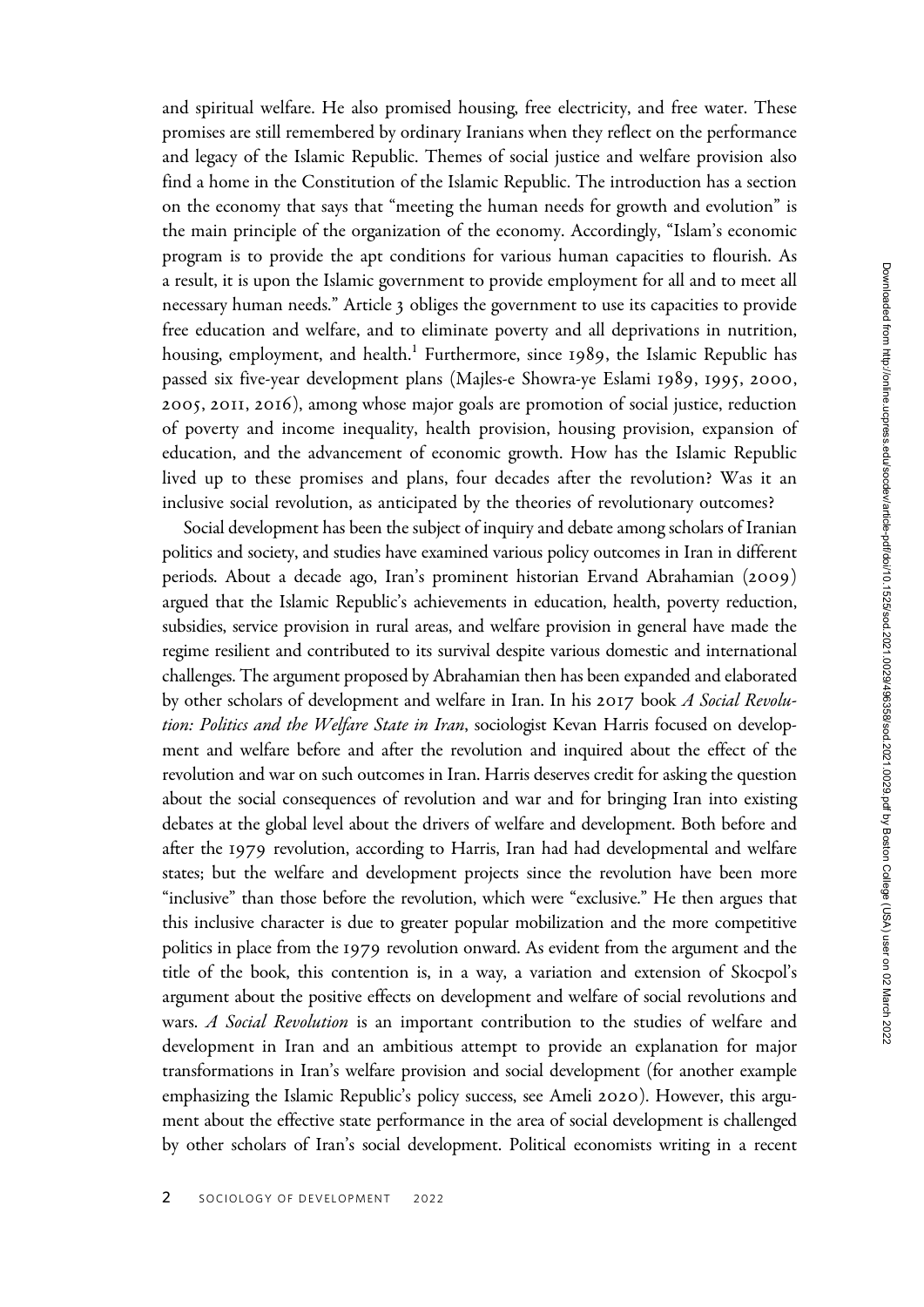edited volume, Economic Welfare and Inequality in Iran: Developments since the Revolution (Farzanegan and Alaedini 2018), give more of a mixed picture of the performance of the Islamic Republic in terms of development and welfare. This volume covers a variety of related subjects, including income inequality, the size of the middle class, oil rents, housing costs, gender inequality in the labor market, aging, and sanctions. A major advantage of this book is that it offers well-specified hypotheses, clear definitions, and relevant data from sources such as Iran's censuses, central bank, and the World Bank. Another analysis of social development, by economist Masoud Karshenas (2015), also concludes that the Islamic Republic has underperformed in the provision of health and basic education, when compared with Egypt and Turkey. Finally, studies by Djavad Salehi Isfahani (2017, 2019) point out policy successes since the revolution, along with several significant policy failures.

In this essay, I argue that the results of revolution and war for social development are mixed at best; we observe improvement in some indicators, continuation in some indicators, and decline in some (important) indicators. I support this argument with new analysis and data from Iran's censuses and statistical yearbooks. I situate my analyses of the data in dialogue with the prior literature on this topic. I find that the consequences of the Iranian Revolution present further challenges and complications for Skocpol's theory.

### SOCIAL DEVELOPMENT

According to Amartya Sen (1999, 2001), development should be assessed by how it expands peoples' capacities and freedoms to do what they value to do. There are instrumental freedoms, then, that contribute to people's overall freedom and capacities: "What a person has the actual capability to achieve is influenced by economic opportunities, political liberties, social facilities, and the enabling conditions of good health, basic education, and the encouragement and cultivation of initiatives" (Sen 2001:507). In this article, I focus on the enabling conditions of health and basic education, as well as on poverty and income inequality, which are obstacles to economic opportunity. I call these aspects of development "social development" to distinguish them from notions of either political or strictly economic development.

Various indicators have been used in analyses of welfare and social developments in Iran, including life expectancy, infant mortality, literacy, poverty, and income. Here, I discuss their role in the existing literature and how their trendlines compare in the periods before and after the revolution. Some, such as infant mortality and literacy, show continuity before and after the revolution, and for these I present charts that speak to the pace of change across the two periods. The data on doctors, hospital beds, and housing are presented for the first time in this article. This is of course not an exhaustive list of development indicators, but they still provide a multidimensional picture of social development in Iran before and after the revolution.

The revolution of 1977 to 1979 occurred at the end of a period of economic growth that lasted from the mid-1950s to the mid-1970s. Following the revolution, Iran entered a period of rapid economic decline. Real GDP per capita dropped to 54% of its 1976 peak. As Hadi Salehi Esfahani and M. Hashem Pesaran (2009:192–93) write: "Many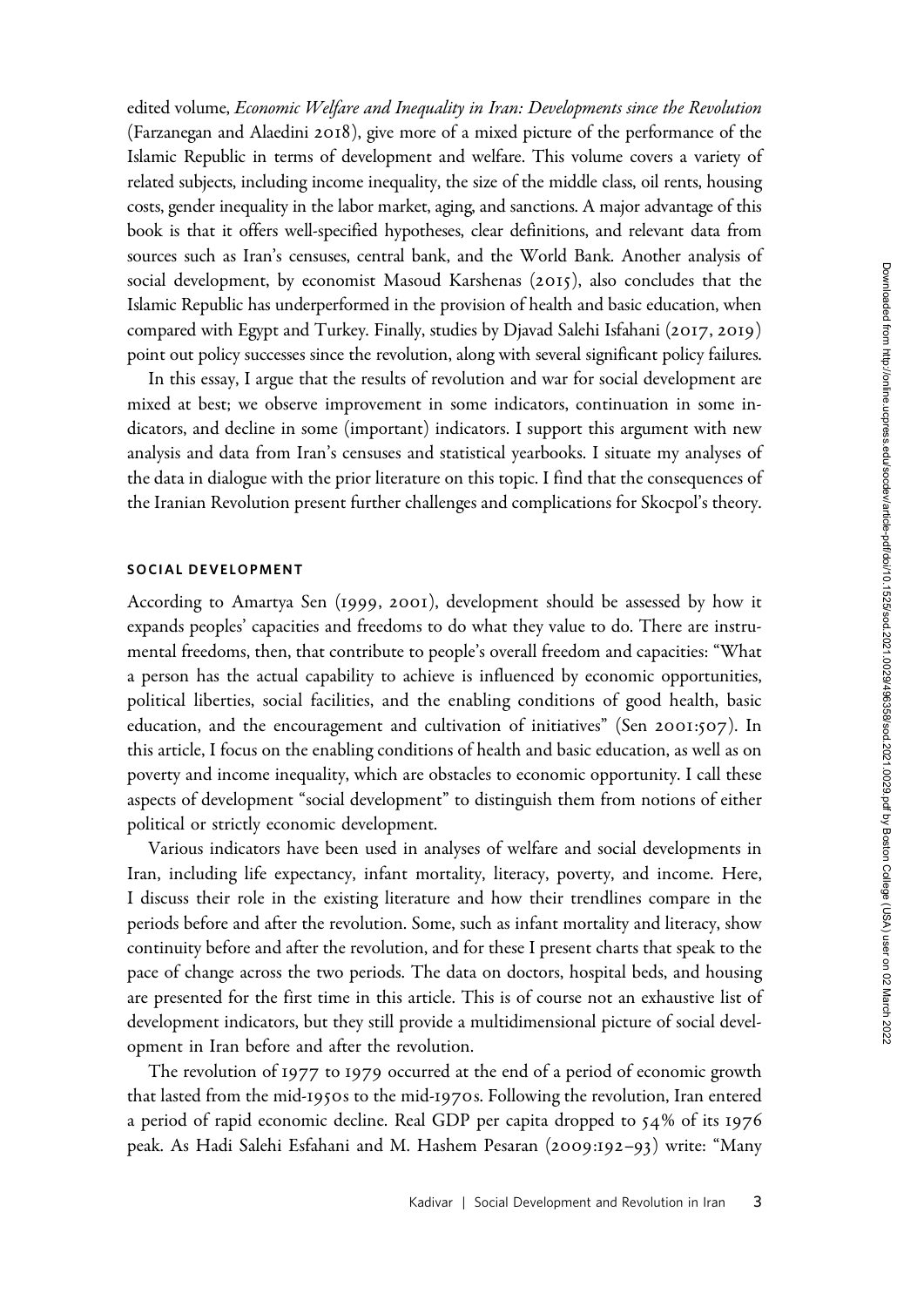

FIGURE 1. Life Expectancy (in Years) in Iran, 1960–2018 Source: World Bank.

factors account for this decline, particularly the high political risks for private investors after the Revolution, the exodus of large numbers of skilled professionals, adoption of adverse economic policies, falling oil revenues, and the highly destructive war with Iraq." In an innovative recent article, Mohammad Reza Farzanegan (2020) estimates that as a result of the revolution and war, the average Iranian lost a total of USD 34,660 between 1978 and 1988. While GDP per capita is an important indicator of development, there are other non-income indicators that could be more informative about welfare and social development than income. But income is still relevant to other indicators of welfare, as it provides resources for welfare provision.

Life expectancy is another indicator of social development, and it can tell us more than GDP about the welfare consequences of the Iranian Revolution. Scholars of social development in Iran have examined life expectancy in terms of welfare provision but with contrasting conclusions. Drawing on World Bank life expectancy indicators, Harris (2017) argues for the effectiveness of social development since the revolution, while Farzanegan (2021) estimates that, in the absence of revolution and war, the average life expectancy of an Iranian between 1978 and 1988, could have been six years longer. Why do we see such a discrepancy in conclusions about post-revolution life expectancy in Iran? It seems to result from looking at different indicators of life expectancy and the period of data presentation. Harris (2017:6) only considers data on female life expectancy, and only for the period after 1980. We do observe an upward trend in female life expectancy after the revolution, but this trend began before the revolution (Figure 1). If the country was going through an inclusive social revolution after 1979, or more effective design and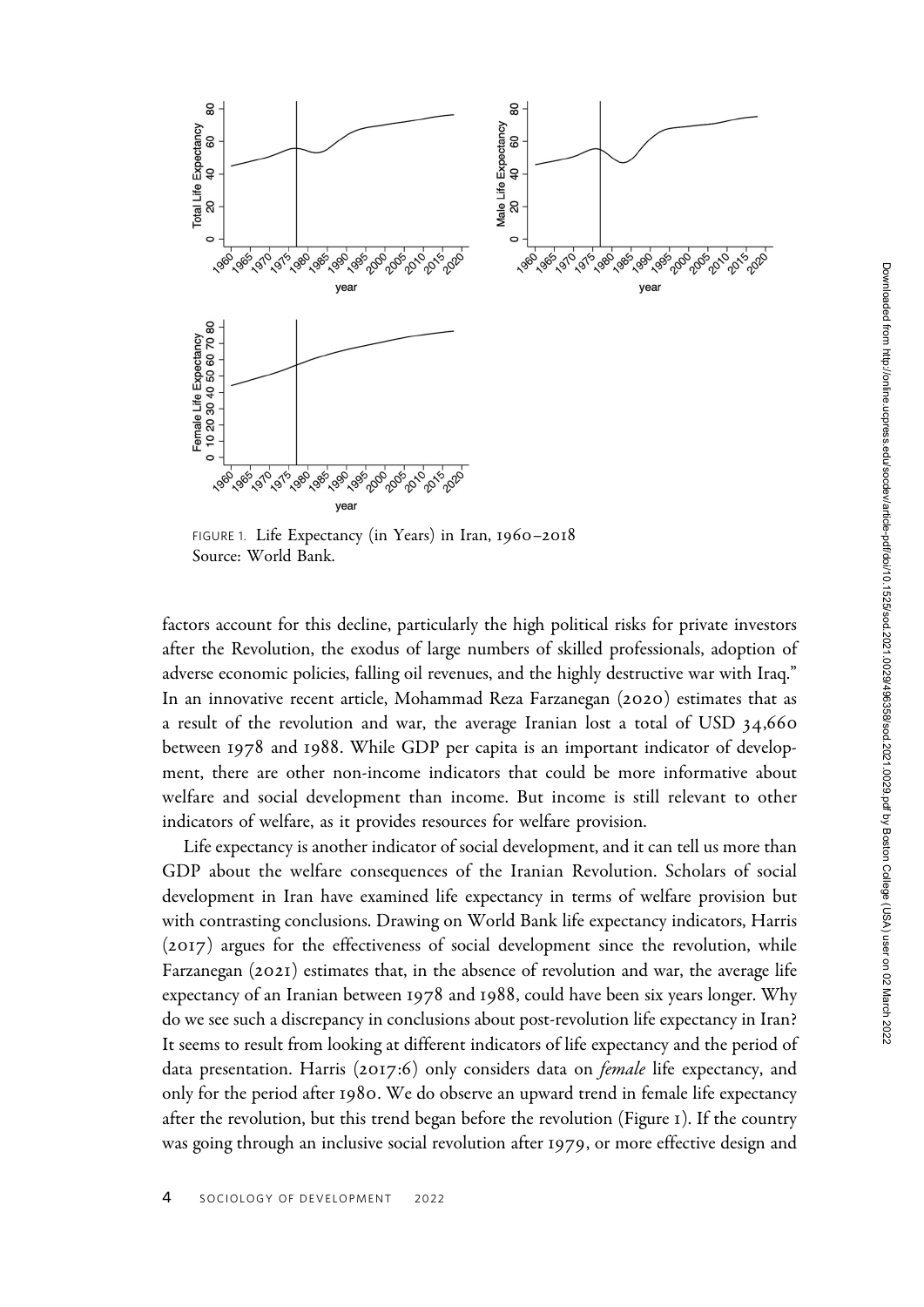

FIGURE 2. Improvements in Female Life Expectancy (in Years) in Iran, 1961–2018 Source: World Bank.

implementation of social policies, we would observe a discontinuity after the revolution, with larger increases in female life expectancy, but the chart shows continuity rather than rupture. On the other hand, we observe a clear decline in male and overall life expectancy during the period of revolution and war, which Harris has not presented in his analysis. Farzanegan uses total life expectancy (including both male and female) for his analysis. The charts for male and total life expectancy show a negative jump, implying destructive effects of revolution and war on the life expectancy of Iranians. The World Bank is a trusted and widely used source of data in cross-national studies on various topics, but it is possible that part of the decline in male and overall life expectancy in Iran is the result of overestimating the casualties of the Iran–Iraq War. This concern needs additional investigation.

While the decline of overall and male life expectancy after the revolution undercuts the idea of a social revolution in Iran, details of female life expectancy further complicate the argument about an inclusive social revolution in Iran after 1979. Figure 2 depicts the change in female life expectancy by subtracting the value in each year from that of the previous year. We can see that the slope is steeper before the revolution.

In all the years before and after the revolution, female life expectancy has been increasing in Iran, but before 1978, this increase was accelerating, while after 1978, it slowed. If we imagine the state as a car driving on the road to longer female life expectancy, up to 1978, the car's speed was increasing; after 1978, it was still going forward, but with decreasing speed every year. The shah's personalist autocratic rule and the limited nature of the political process, especially after 1963, rendered his developmental project vulnerable to upheavals such as the revolution, but the comparison of female life expectancy before and after the revolution further challenges the argument for an inclusive social revolution after 1979.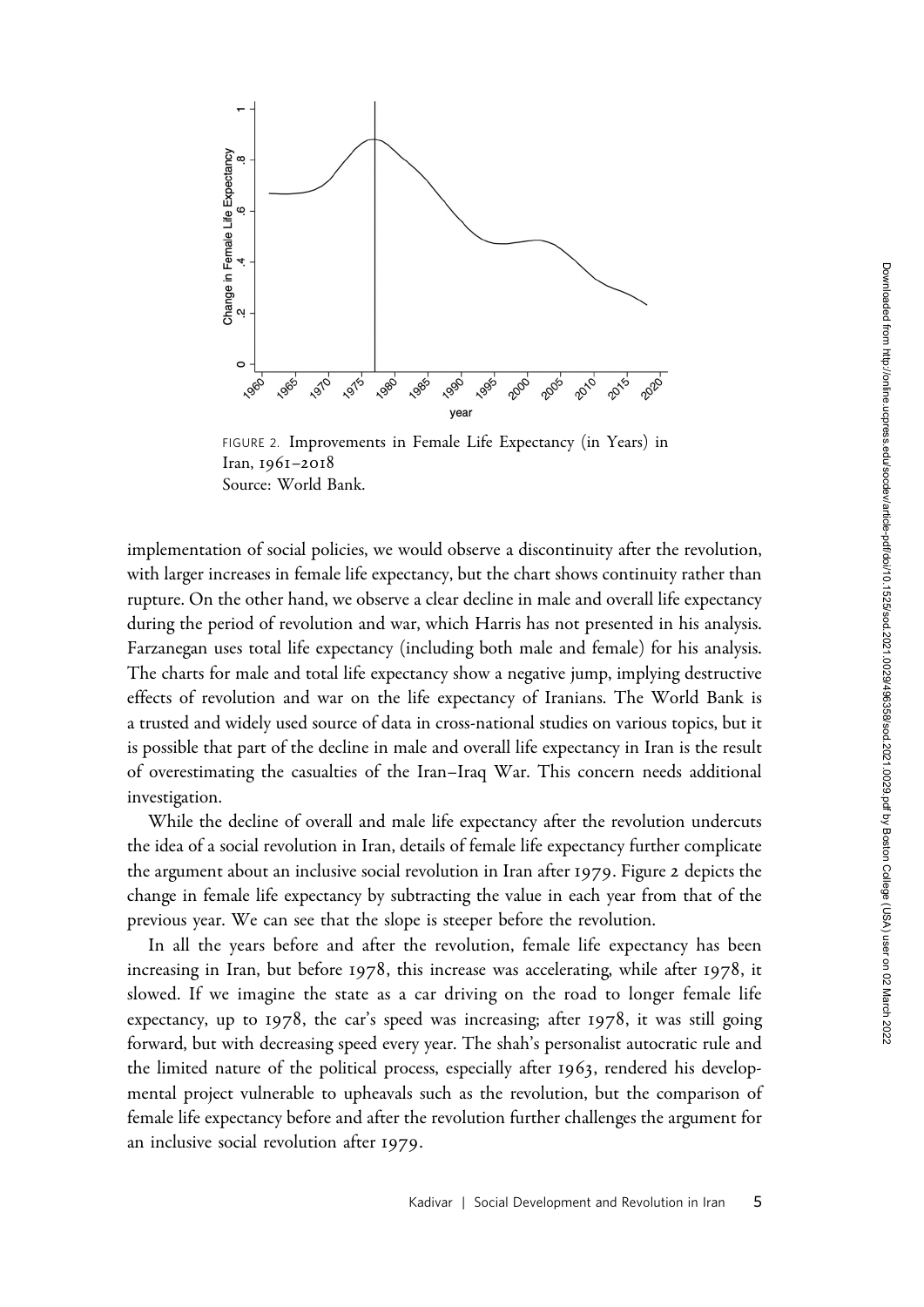

FIGURE 3. Infant Mortality in Iran, 1970–2019 Source: World Bank.



FIGURE 4. Changes in Infant Mortality in Iran (Number Saved Compared to the Previous Year), 1971–2019 Source: World Bank.

Infant mortality is another useful indicator of social development in a country. The infant mortality rate has declined continuously, before and after the revolution (Figure 3). Harris (2017:8) presented this data, but only for after 1980, to support the effectiveness of social development under the Islamic Republic. To compare pre- and postrevolutionary welfare trends, we must draw on the data from both periods. If we look at the changes in the downward trend of infant mortality, we again observe a turning point around the revolution, which points to a negative effect on the expansion of welfare provision (Figure 4). From 1978 onward, the infant mortality rate in Iran has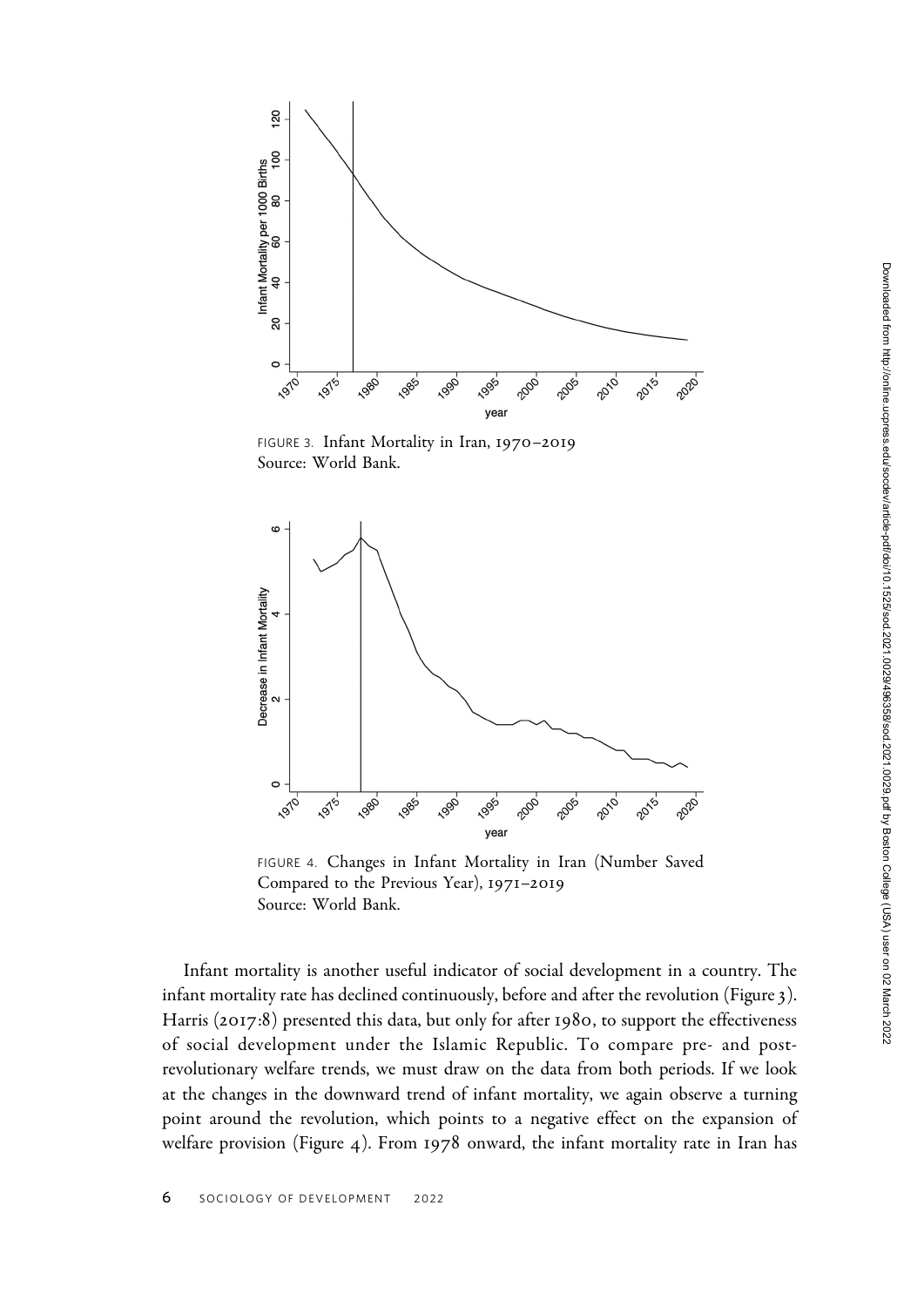

FIGURE 5. Hospital Beds in Iran, 1965-2015 Source: Iran's statistical yearbooks (various years).

continued to decrease, but with a decreasing speed. For both female life expectancy and infant mortality, it is natural for the pace of change to ease as a country makes progress, but it is still significant that the inflection point from acceleration to deceleration occurs over the time of the revolution.

Life expectancy and infant mortality are both related to a state's capacity to expand health institutions and increase the number of practitioners in the country. Accordingly, we can also measure the rate of increase or decrease in the number of hospital beds and doctors in the country before and after the revolution, using data from Iran's Statistical Yearbooks. Figure 5 presents the raw number of hospital beds at the bottom and the number per 100,000 citizens at the top. The ratio of hospital beds to population increased up to 1976, the last year before the revolution for which data are available. In this year the ratio reached 166, but in 1979, it had dropped to 149. The ratio of 1976 was not reached again until 2007, about three decades after the revolution.

Figure 6 shows a similar pattern in the number of doctors. The number of doctors peaks at 16,937 in 1979, but then starts declining, to 9,852 in 1983. In terms of doctors per 100,000, the country does not catch up with the 1979 ratio of 45 until 2006. To show the effectiveness of health provision under the Islamic Republic, Harris (2017:171) quotes a former health official who claims that, as a result of the efforts of the Ministry of Health, "The number of doctors had doubled just during the war years alone." Per the data shown in Figure 6, this claim is false. This discrepancy between official documents and figures and statements by officials reminds us yet again that statements by officials can at best be used as supplementary rather than as substitutes for original documents.

None of the indicators we have examined thus far supports the idea of an inclusive social revolution after 1979. The period of revolution, 1977 to 1979, is a turning point in life expectancy, infant mortality, the ratio of hospital beds, and the number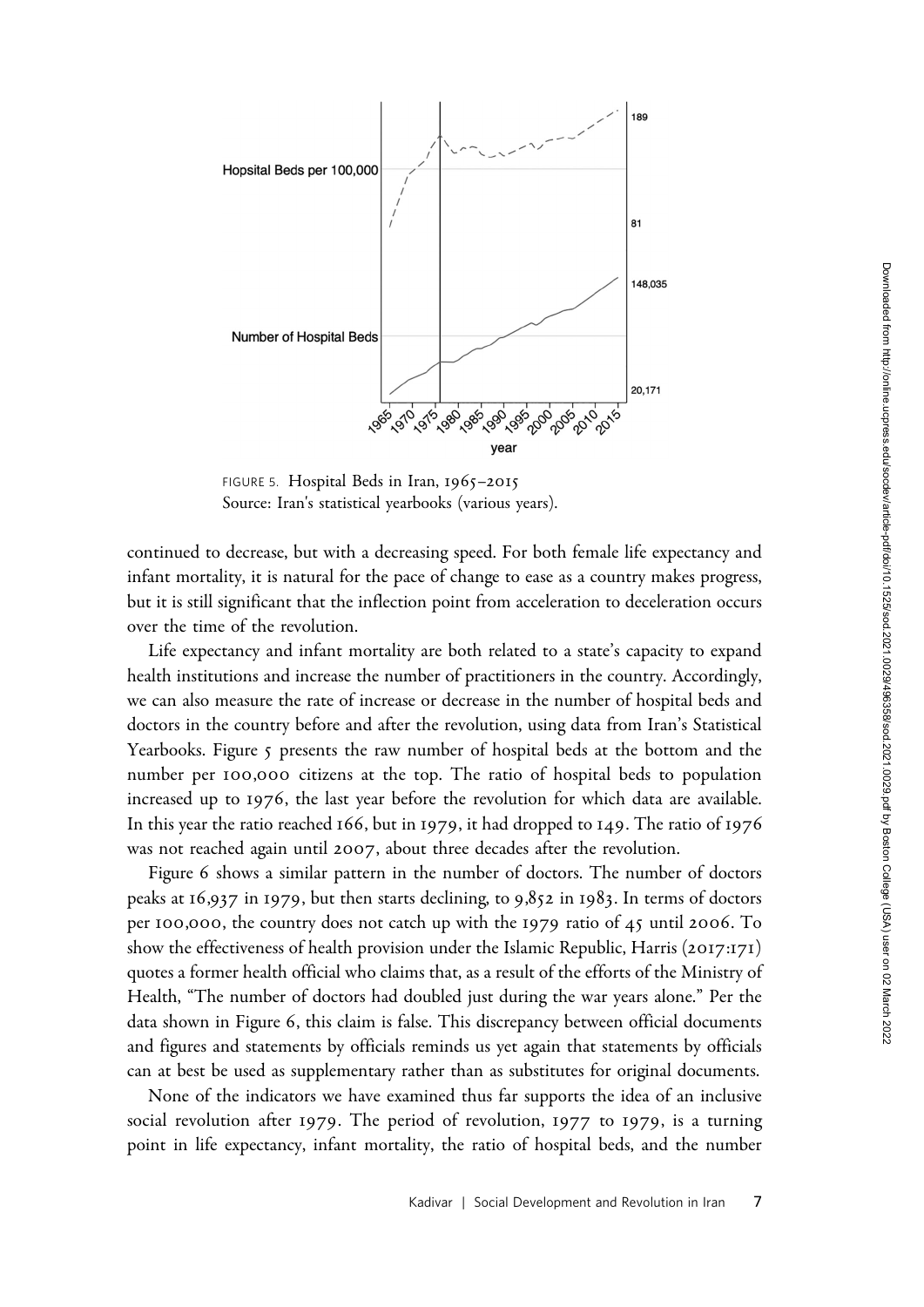

FIGURE 6. Doctors in Iran, 1970–2015 Source: Iran's statistical yearbooks (various years).

of doctors—that is, an inflection point from acceleration to deceleration of positive change, or a clear slowing and decline. Rather than strengthening state capacity, it is evident that the revolution and war have slowed state performance in some key areas of welfare provision.

In addition to doctors and hospitals, Harris documents other components of Iran's health system, for example, the expansion of "health houses" (khane-ha-ye behdasht) under the Islamic Republic. These are clinics in both rural and urban areas, staffed with health practitioners, that provide lower-skill health services locally. Hoodfar (2010) argues that they have made an important contribution to population control by providing information and family planning services in rural areas. Harris presents data from Iran's Statistical Yearbooks that show an upward trend in the expansion of health houses and the coverage of the rural population from 1983 onward. While this is an important achievement, the context is also important. The first health house in Iran was founded in 1973 in the village of Qara Chorlu. The main idea for this facility was reliance on a staff of non-doctors to provide primary healthcare. At the time, this was known as the Reza'iye plan (for the name of the area), and it was implemented in some other villages as well. According to Yazdani (2020), there were 1,422 health houses in Iran in 1977. In 1978, the Ministry of Health adopted the Reza'iye plan to expand health services throughout the country.<sup>2</sup> That is, the plan was developed and adopted before the revolution. Given what we see in other indicators such as doctors and hospitals, it is plausible that the outbreak of the revolution and war might have slowed the implementation of the Reza'iye plan.

Literacy is another important indicator of social development. The charts at the top of Figure 7 present rates of literacy, based on censuses before and after the revolution. The chart at the top right breaks down the total literacy rate into urban and rural rates, as the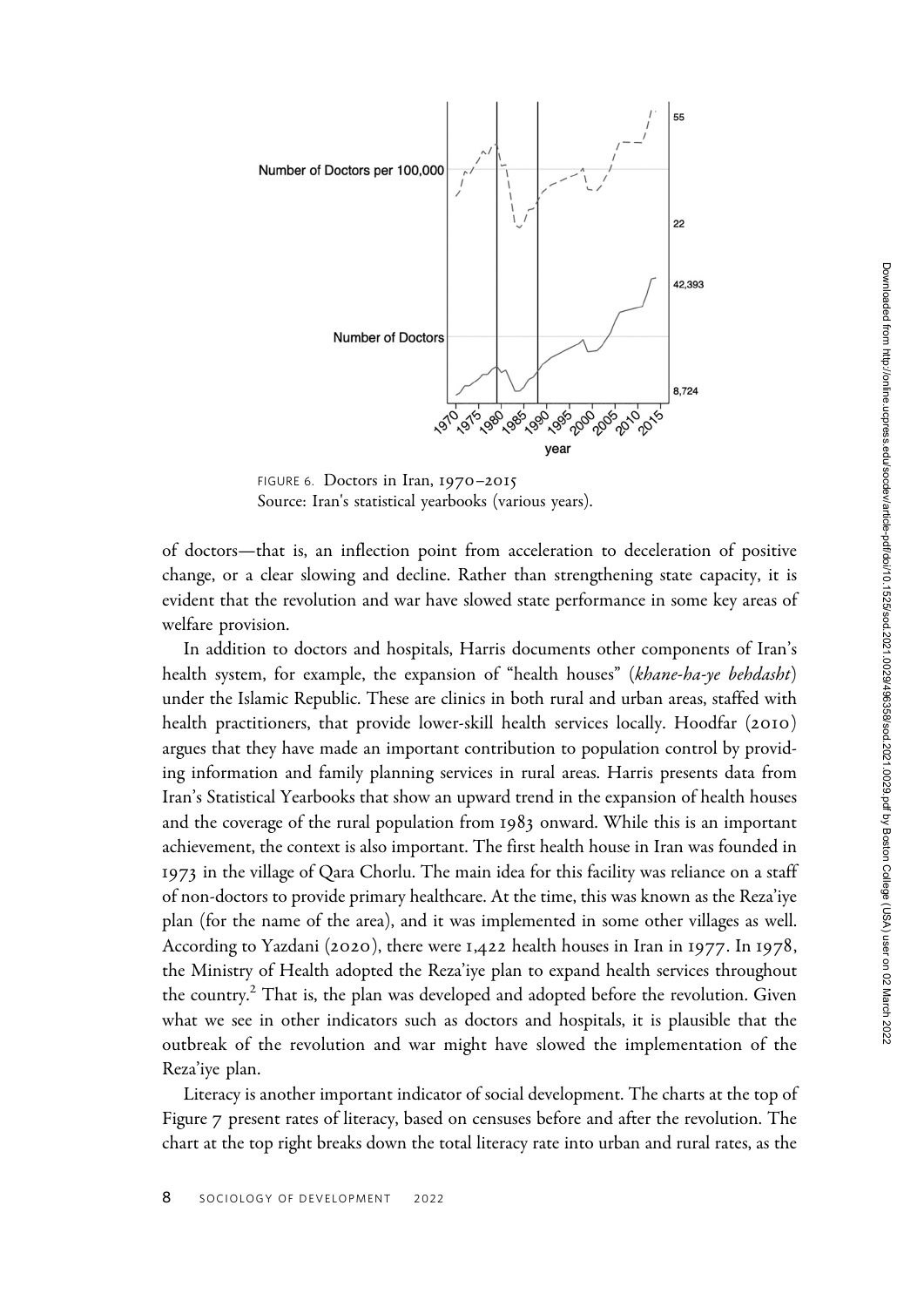

FIGURE 7. Literacy Rates in Iran, 1956–2016 Source: Iran's Statistical Center, based on censuses of 1956, 1966, 1976, 1986, 1991, 1996, 2006, 2011, and 2016.

chart at the top left does for gender. The charts at the bottom show increases in literacy rates for total, urban, rural, male, and female for every decade captured in censuses. In general, literacy has been increasing before and after the revolution. In other words, the progress since the revolution has continued a pre-revolution trend. Importantly, however, the gaps between urban and rural and between male and female have narrowed since (but not before) the revolution.

As with life expectancy and infant mortality, it is useful to consider the pace of improvement in each period. The largest increases in urban and male literacy occurred before the revolution, during the periods of 1956 to 1966 and 1966 to 1976 (bottom of Figure 8). In rural and female literacy, however, the largest increases occurred after the revolution, during the periods of 1976 to 1986 and 1986 to 1996. In terms of improvements in total literacy, the pre- and post-revolutionary regimes seem to be on par, with the largest increase  $(18.1\%)$  from 1966 to 1976, and the second-largest  $(17.7\%)$  from 1986 to 1996. The diminishing gaps between urban and rural and between male and female literacy rates points to more inclusive literacy campaigns after the revolution. Note that the proportion of urban to rural population has been increasing throughout the last century as Iran has become more of an urban society.

A number of conclusions can thus far be drawn about social welfare in Iran before and after the revolution. First, we should be looking at multiple indicators, as there might be discrepancies across different policy outcomes. Second, we should examine indicators before and after the revolution. Third, when we observe continuity in an indicator, such as female life expectancy or infant mortality rate, we should consider the pace of change as well. For rural and female literacy we observe larger gains after the revolution, but other indicators examined here do not point to better or more inclusive performance after the revolution in terms of welfare or development. We also know that, since the revolution, there has been considerable improvement in services, such as piped water and electricity,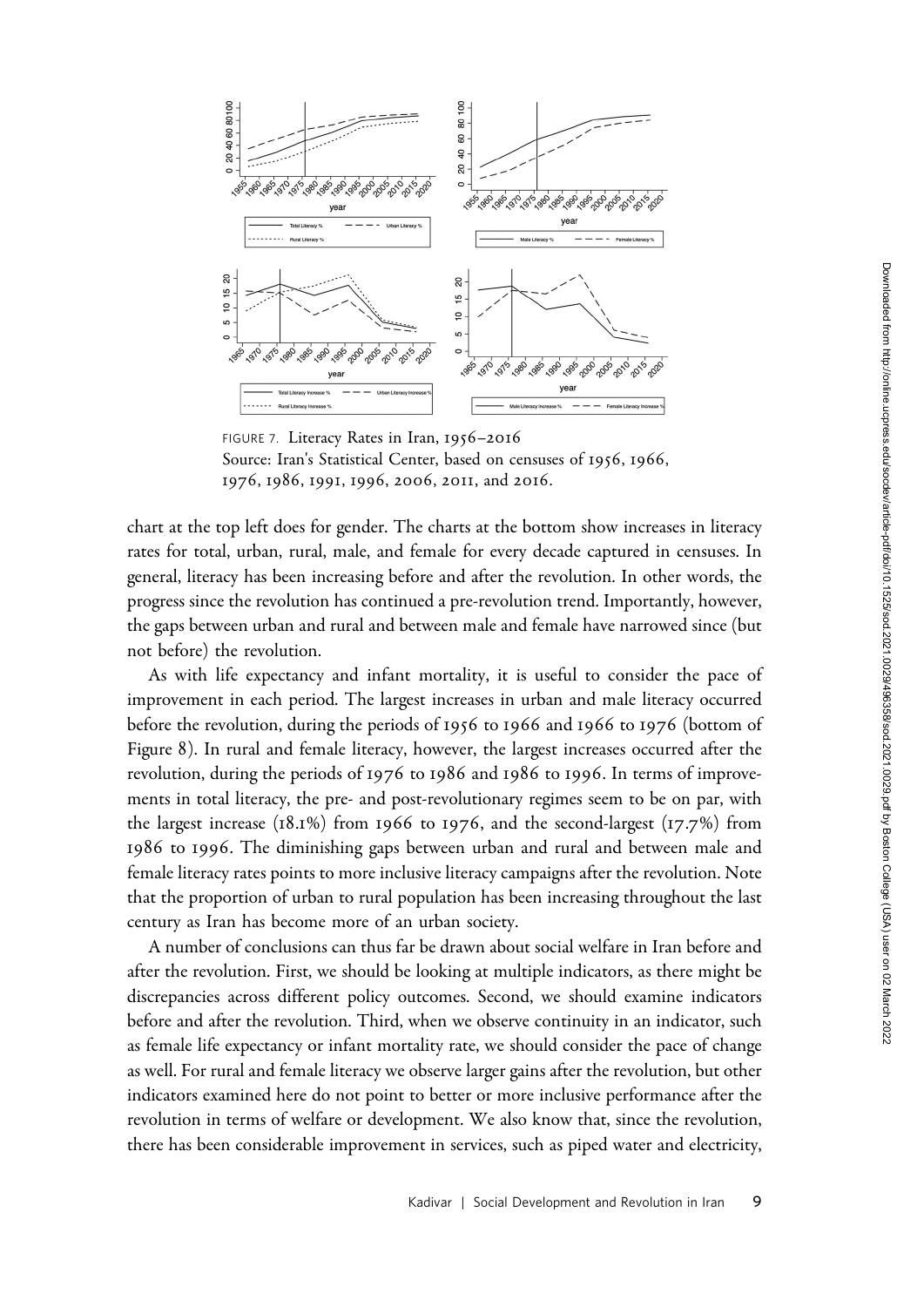

FIGURE 8. Oil Price, Iran's GDP per Capita, and Poverty Headcount

Sources: Our World in Data, Maddison Historical Statistics, Djavad Salehi Isfahani (2019).

Note: The main source used to generate the poverty rate is the Household Income and Expenditure Survey, which has been conducted in Iran at the household level since 1968, every year except for 1976, 1979, and 1981. The household-level micro-data, however, are only available since 1984. The data presented here for before 1984 are based on only two data points (1972 and 1977), which Djavad Salehi Isfahani has calculated based on aggregate tables available for those years from Iran's Statistical Center. The data for after 1984 are also calculated by Salehi, based on household-level micro-data.

to rural areas (Salehi Isfahani 2019). It thus appears that since the revolution strong social development improvements have occurred in rural areas. What is ironic is that the Iranian Revolution was primarily an urban revolution.

Other relevant indicators show effective improvement in the life of Iranians after the revolution. For example, thanks to the efforts of Iranian economist Djavad Salehi Isfahani (2017), we know that since the revolution the poverty rate (the percentage of the population living on an average of USD 5 PPP per person per day or less) has fallen, and the middle class has grown. Harris (2017:178) presents Salehi Isfahani's data on poverty rates since the revolution to show the effectiveness of the new social policies. The reduction of poverty from 1995 to 2011 is indeed a considerable policy success, but note that it occurs during a period of economic growth induced by booming oil prices. The importance of this context is downplayed in Harris's work (2017:177): "Although oil prices are usually associated with welfare outcomes, in theory, through the spoils of rentier-state distribution, poverty trends in Iran do not neatly follow the oil markets." Nevertheless, there is an obvious overlap between rising oil prices, rising GDP per capita,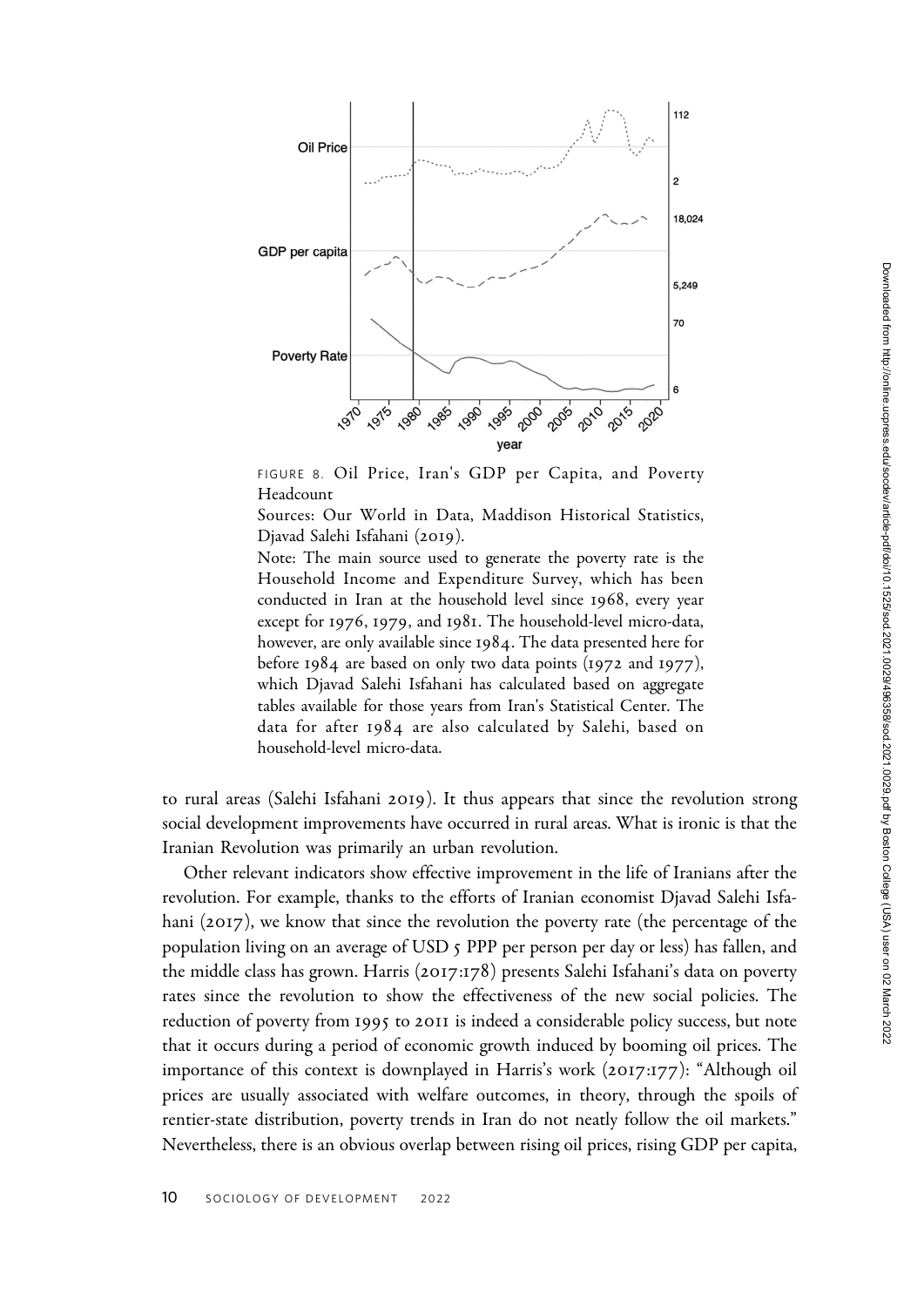

FIGURE 9. Income Inequality in Iran, 1969–2017 Source: Iran's Central Bank. Both of the indicators presented here are based on the Household Income and Expenditure Survey. Note: The Gini coefficient here is multiplied by 100 so as to be presented on a scale similar to the ratio of 10% richest to 10% poorest.

and the reduction in poverty (Figure 8). Populist government spending is plausibly an important part of this poverty reduction, but so is oil-induced economic growth. As Salehi Isfahani (2017:125) writes,

The role of economic growth, which has mostly been oil-induced, is undeniable. When oil prices increased, poverty dropped, whether under the shah or the Islamic Republic. The decomposition of the change in poverty shows that economic growth, especially during the oil boom, has played an important part in reducing poverty.

Even with reliance on petrodollars, reducing poverty is a remarkable achievement, but since this was already occurring before the revolution, one could ask how the postrevolutionary reduction in poverty (during a period of economic growth) is different. Furthermore, when we recognize the role of oil-induced growth in poverty reduction, we can ask important questions about different policy outcomes and oil-induced economic growth. For example, we observe that oil-induced growth in Iran has paralleled poverty reduction, but we do not see a similar relationship with income inequality. Again, as Salehi Isfahani notes, Iran's policies have not been highly effective in reducing income inequality. As Lob (2018) also points out, Iran's inequality is worse than the Middle East's average, and similar to its neighbor Turkey, which has not gone through a revolution with social justice as its main slogan.

Figure 9 presents the trend in income inequality in Iran before and after the revolution. It should be noted that Iran does not have an effective and transparent system of taxation. As a result, we lack high-quality data on the extent of income inequality in the country; but the existing data are consistent enough to compare the pre- and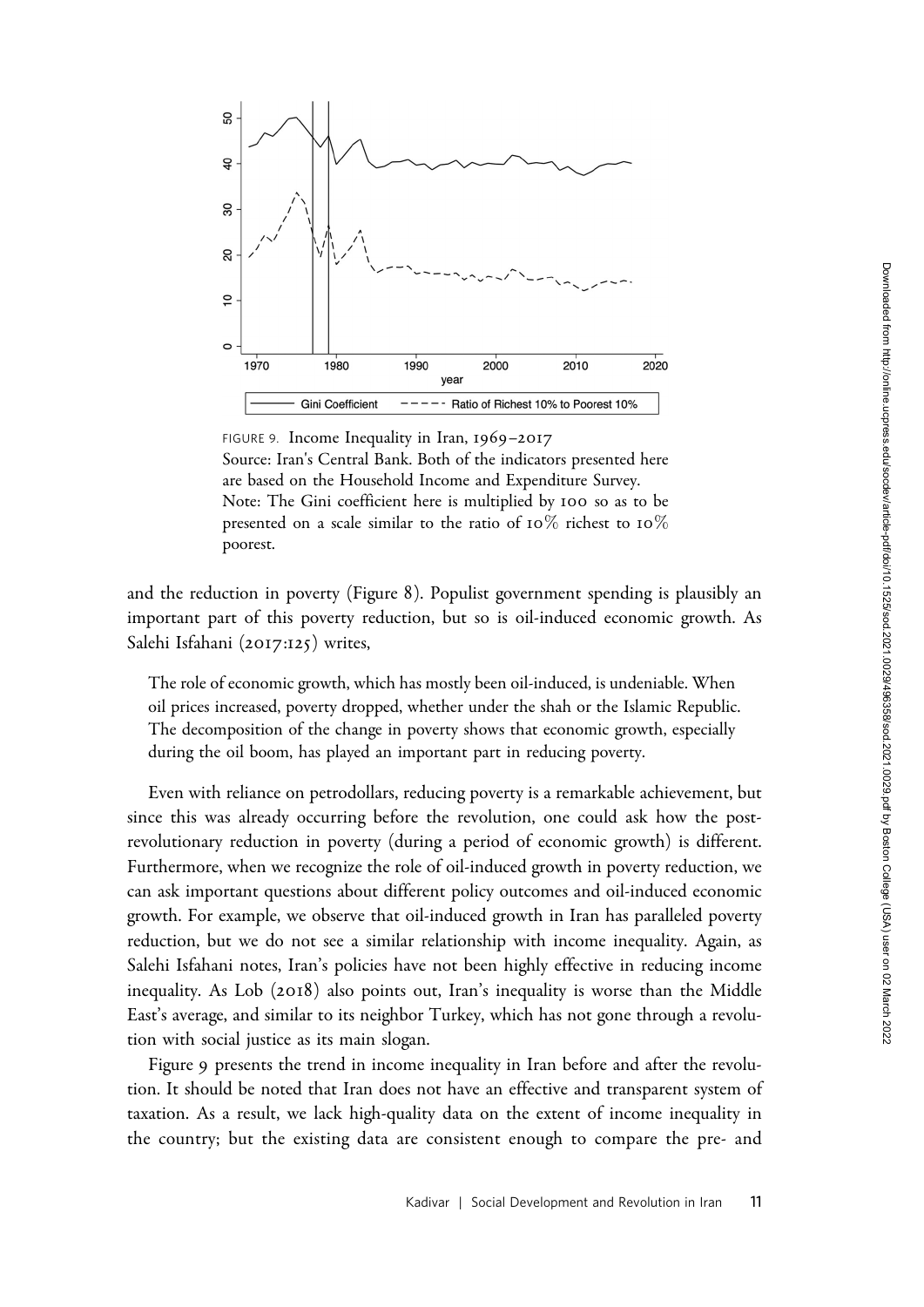

FIGURE 10. Percentage of Homeowner and Renter Households in Iran, 1956–2016

Source: Iran's Statistical Center, based on the censuses of 1956, 1966, 1976, 1986, 1996, 2006, 2011, and 2016.

post-revolution situations. The data for Iran are based on a household survey the government has been conducting since 1968 that includes extensive detail on the income and expenses of families. A shortcoming of these data is that they do not include the highest income earners, because of the sample size (Salehi Isfahani 2017). Better-quality data with which to examine income inequality would be government tax receipts (Piketty 2014, 2020).

The country experienced its greatest income inequality before the revolution, during the oil boom of the 1970s (Figure 10). This is a period during which the shah had focused on economic growth, without much regard for redistribution. Nonetheless, inequality began to diminish before the revolution, and this level was never again reached under the Islamic Republic. We observe another reduction in inequality immediately following the revolution, which seems to be the result of the revolution's negative consequences for high earners (Farzanegan and Alaedini 2018:22). As Salehi Isfahani  $(2017:129)$  notes,

No doubt the Revolution had a lot to do with the fall in the Gini index, but not because of deliberate economic or social policies. Rather, the upheavals of the Revolution and the war with Iraq caused a disproportional decline in incomes at the top, properties were confiscated, richer families fled, and the war economy and rationing spread.

Scholars have noted a second reduction in income inequality in 2011, which resulted from a cash transfer policy (discussed below). While Iran then reached its lowest income inequality, according to existing indicators, it did not endure—see Figure 9 (Karshenas and Tabatabai 2019). Overall, income has been more equal in the post-revolutionary regime, in the sense that it has not returned to the high inequality of the 1970s.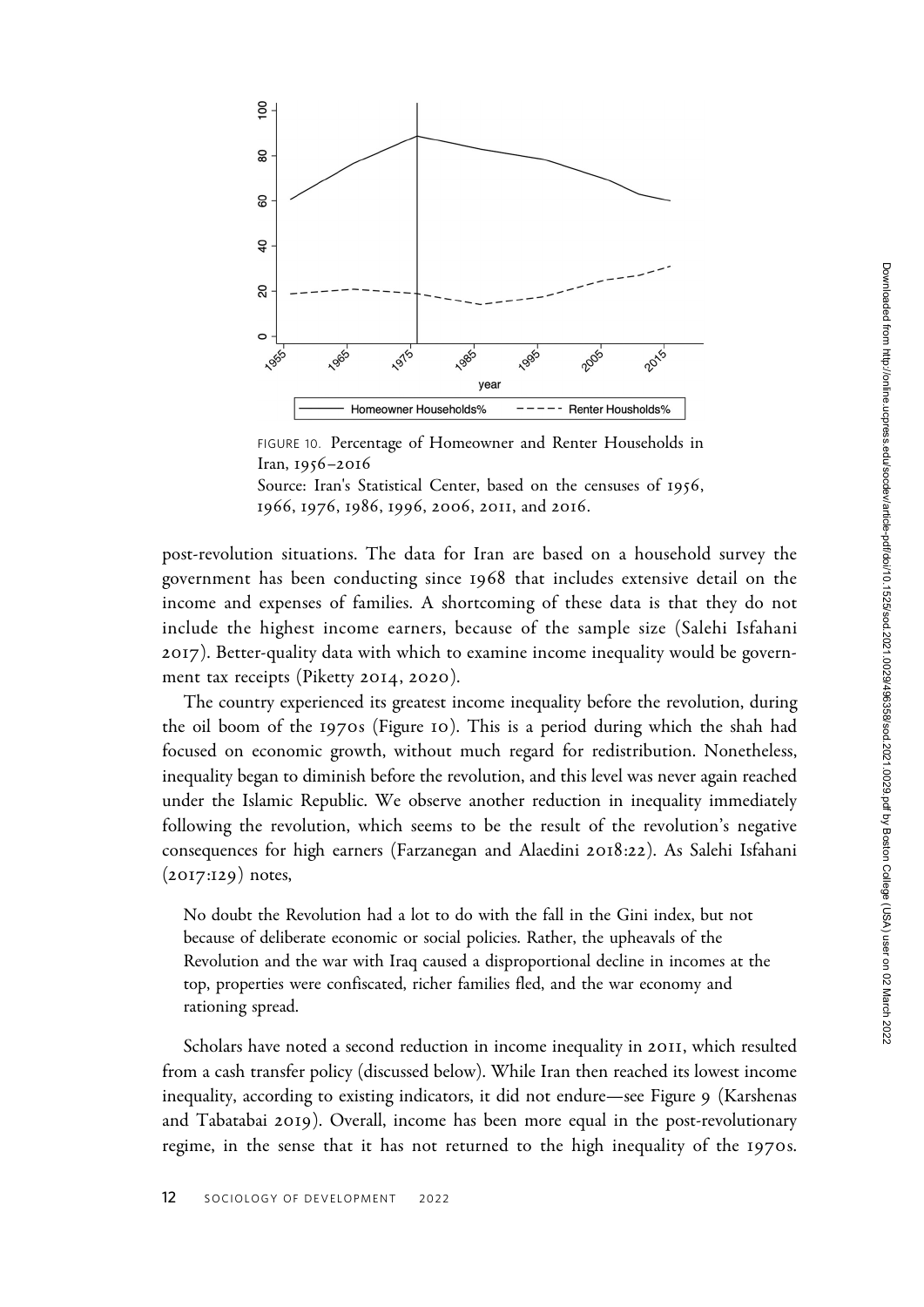There are certainly success stories since the revolution. Some are continuations of Pahlavi-era policies, as evident in infant mortality and female life expectancy, which have continued to decline, albeit at a slower pace. Some surpass Pahlavi's successes, such as the increase in literacy in rural areas and among women since the revolution (which does not correspond with economic growth) and poverty reduction (which is related to oilinduced economic growth). Population control and lower fertility rates are among other post-revolutionary successes (Abbasi-Shavazi, McDonald, and Hosseini-Chavoshi 2009; Ladier-Fouladi 1997). The leaders of the Islamic Republic adopted this policy of population control after dismantling Iran's new population control policy in the first years of the revolution, and then seeing a sudden increase in population growth in the country (Hoodfar 1994; Hoodfar and Assadpour 2000). At the same time, there are welfare policy failures after the revolution, such as the government's poor performance in creating jobs (Salehi Isfahani 2019), some areas of health provision (male life expectancy, ratio of doctors to population, and ratio of hospital beds to population), and housing (see Figure 10 for the rates of homeowners and renters before and after the revolution).<sup>3</sup> As the decline in the ratio of doctors and hospital beds to citizens shows, state provision of some health services to the population has declined since the revolution.

To reflect the complexity and heterogeneity of different policy outcomes before and after the revolution, we need to go beyond categories such as "inclusive" and "exclusive." In her ethnographic analysis of women-only spaces in Tehran, sociologist Nazanin Shahrokni (2019) presents an alternative approach through the concept of "differential inclusion/exclusion," arguing that policies can have both inclusionary and exclusionary outcomes simultaneously, or at different times. The mixed results of policy outcomes and the decline in some important state services reviewed here present more of a challenge to the expectations drawn from Skocpol's theory about the social effects of revolutions and wars. Rather than expecting a full improvement or decline in all development outcomes, it might be theoretically and empirically more fruitful to examine these areas separately and then try to understand the overall transformations in social development as a result of revolutions.

Overall, it appears that the argument presented for an inclusive social revolution after 1979 (Harris 2017) is based on a glowing report of post-revolution success stories without the requisite background and context. As Iranian political economist Mohammad Maljou has suggested, such a framework introduces systematic selection bias in the argument for better social development and health provision after the revolution and war. In his response to Harris' book, Maljou states that the argument for an inclusive social revolution after 1979 rests on underreporting welfare under Pahlavi and exaggerating welfare provision after the revolution. After one accounts for these two errors, Maljou says, "the idea of an inclusive social revolution to a large extent melts into air like smoke" (IBNA 2019). A recent review of Harris' book by Farshid Yazdani (2020), a researcher in Iran's social policy, points to many factual inaccuracies and errors in the argument that exaggerate development performance since the revolution and understate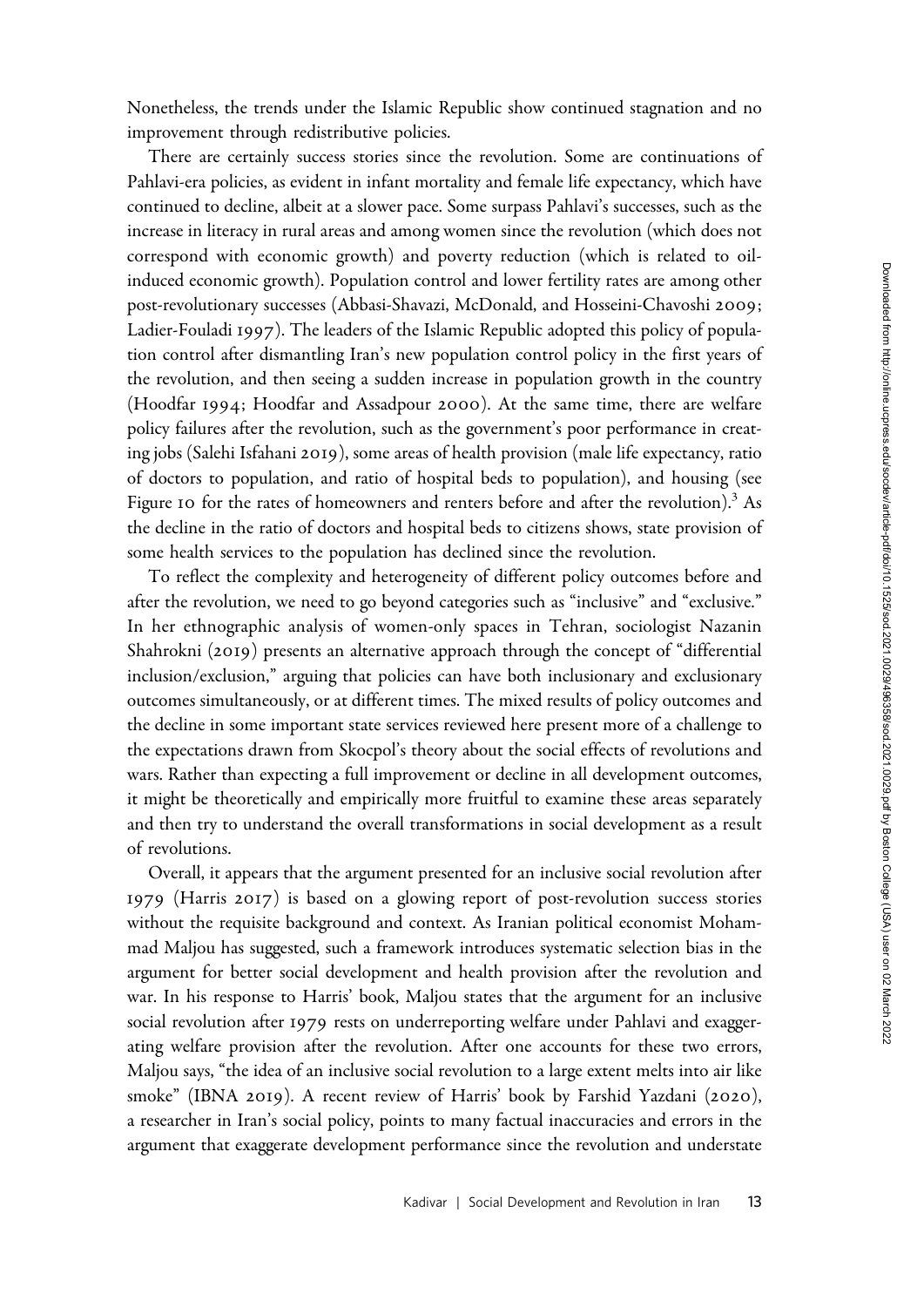it before the revolution. Among other things, Harris (2017) underreports the number of individuals covered by insurance before the revolution  $(61)$  and Iran's GNP in the 1960s, overreports average family size before the revolution (126)—which exaggerates the reduction in fertility rates after the revolution—and underreports the reduction in legal age of marriage after the revolution (133).

## POLITICS AND SOCIAL DEVELOPMENT AFTER 1979

Thus far, I have argued that existing evidence does not support an overall improvement in social development and state capacity in Iran after the revolution, contrary to the expectations of theories about the positive effect of social revolutions on states' developmental capacity (Skocpol 1979, 1995). Nonetheless, it is still worthwhile to consider how post-revolutionary politics have affected social development and the state in Iran. Even though repression, exclusion, and authoritarianism remained as predominant features after the revolution, the configuration of Iranian politics underwent drastic changes.

First, elite competition and factionalism drastically increased compared with 1963 to 1977. The factional feature of Iranian politics is a widely recognized dynamic in post-1979 Iran and has been the subject of scholarly analysis and investigation (Ayatollahi Tabaar 2018; Keshavarzian 2005; Moslem 2002). Second, popular mobilization has increased since 1977. This has manifested itself both in anti-government mobilization using armed and unarmed methods, and in mobilization by and within the state. In the 1980s, war mobilization by the state and insurgent mobilization against the state were the main forms of popular mobilization. Since the 1990s, electoral mobilization has also become an important dynamic. Scholars of Iranian politics have examined the dynamics of different episodes of contention and the interaction of popular mobilization and elite politics through different post-revolutionary periods (Alemzadeh 2018; Kadivar 2013; Kadivar and Abedini 2020; Mashayekhi 2001; Moghadam and Gheytanchi 2010; Rivetti 2020). Third, since 1979 Iran's foreign policy has become more confrontational, and Iran has been part of more regional and international conflicts. Scholars have disagreed on the cause, but this greater level of conflict is a fact recognized by scholars of Iran's foreign policy and international relations (Byman et al. 2001; Ramazani 2013; Walt 1997).

While these changes are widely known among scholars of Iranian politics, the manner in which they have affected policy outcomes is the subject of debate and disagreement. Furthermore, since post-revolutionary social development outcomes vary in terms of improvement or decline, it is analytically necessary to consider how each of these mechanisms has served or undermined social development since the revolution.

Regarding factionalism, one approach contends that the increased elite competition since the revolution has contributed to further expansion of the welfare state and more inclusive social development. An important mechanism (in this approach) is the emergence of parallel welfare institutions due to factional competition (Harris 2017). Plausibly, to gain popular support, some factions have sought to expand welfare provision as part of their competition with other factions, although this hypothesis requires further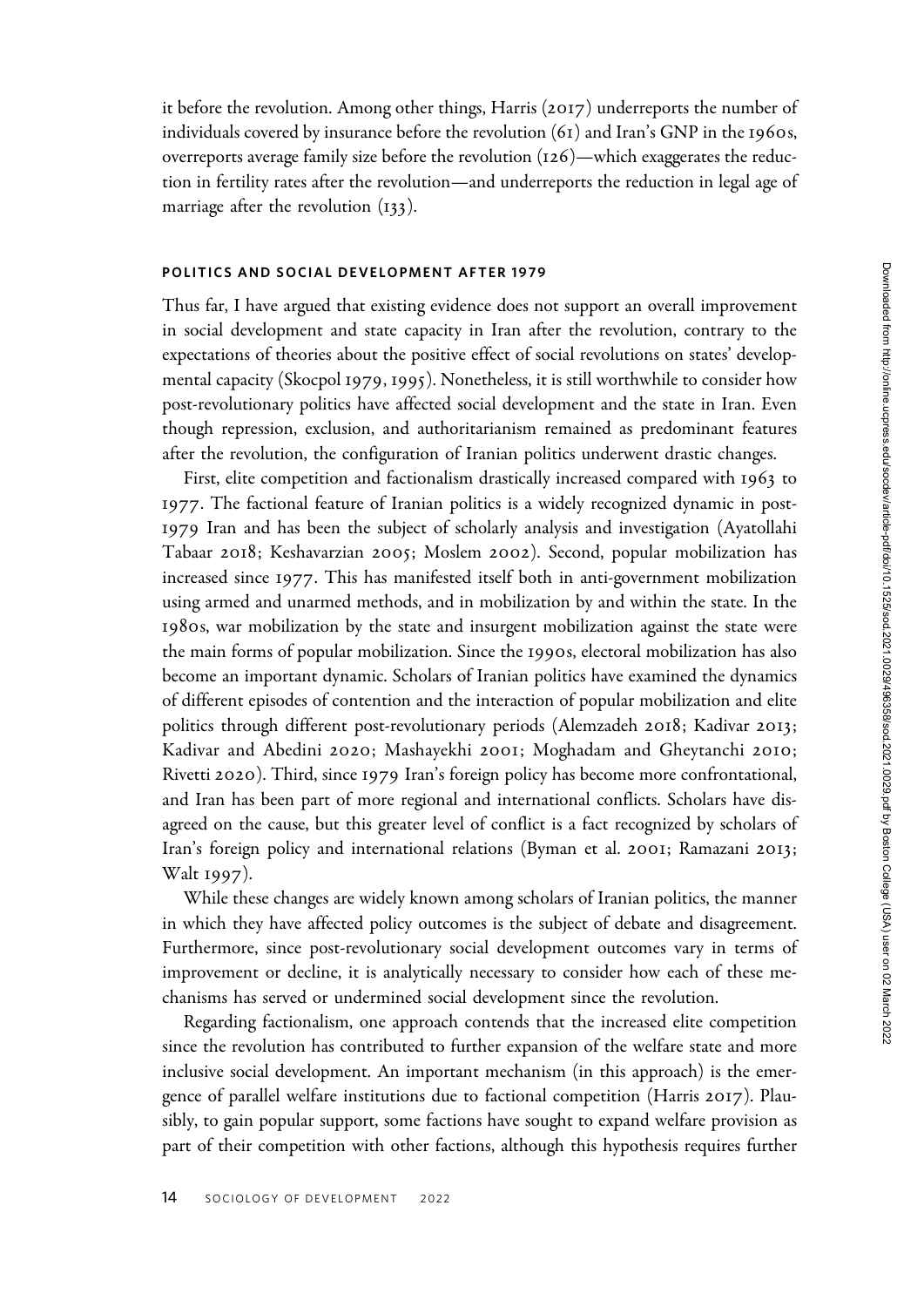specification and empirical evidence. But it is also plausible that factions block each other's programs, for similar reasons. Furthermore, factions are likely to pack state bureaucracies with their cronies to expand their access to the spoils of the office. This is likely to undermine bureaucratic performance and increase corruption. For example, we know from the work of political economists that factionalism may harm economic growth (Kjetil, Farzanegan, and Friedrich 2013). Or, as Nazanin Shahrokni (2019) shows in her sophisticated and informative study of women's demand to access sports stadiums in Iran, factional politics becomes detrimental to the cause, because each faction does not want another faction to take credit for giving women access to sports stadiums.

The example of cash transfers is telling here as well. In 2011, under President Ahmadinejad, Iran started a direct cash transfer program, which notably reduced income inequality in the country (Salehi Isfahani 2017). The program was related to reforms in energy subsidies, a policy that was discussed in Iran some years earlier. The Khatami administration (before Ahmadinejad) tried to start the subsidy reforms, but the process stalled due to resistance from the conservative parliament at the end of Khatami's administration. There were debates in the country as to whether to adopt a targeted cash transfer or a universal cash transfer after the subsidy reforms. In 2005, Mehdi Karrubi, a reformist candidate, proposed in his electoral campaign a universal cash payment to each Iranian citizen. But he did not win that election, and his electoral promise was not fulfilled. Karrubi objected to voting irregularities, but his complaints fell on deaf ears, and Ahmadinejad won. In 2011, finally, both subsidy reforms and cash payments were implemented, and under Ahmadinejad's presidency, the government also decided to conduct a universal cash transfer.

How the policies were developed, blocked, and postponed in the context of elite competition is noteworthy. Furthermore, the reforms in energy subsidies finally occurred when the state had become more unified, after 2005, as conservatives dominated both the executive and the legislature. In other words, at this time, factionalism had diminished, as reformists lost control of the legislature and executive in 2004 and 2005. The conservatives then implemented policies that reformists had developed and promoted earlier.<sup>4</sup>

It has been claimed that revolutionary and post-revolutionary popular mobilizations have contributed to the expansion of welfare in Iran—for example, that the universal cash transfers of 2011 were the result of the 2009 Green Movement protests, although this claim lacks empirical support (Harris 2017). A more developed and specified version of this argument is presented by Lob (2020), regarding Reconstruction Jihad (RJ) and its health and literacy campaigns in rural areas. RJ was a revolutionary organization, formed in 1979 after the fall of the monarchy, that allied with Islamists and focused on rural development. Lob's argument about the developmental campaign of RJ in rural areas relates to the post-revolutionary expansion of literacy in rural areas presented in Figure 8. Lob argues that, in addition to health and development provisions, RJ also attempted to drive leftist organizations from rural areas. At the same time, Lob pays attention to the exclusionary efforts of an organization, such as RJ, in tandem with their developmental efforts to include the rural population in its access to different developmental services.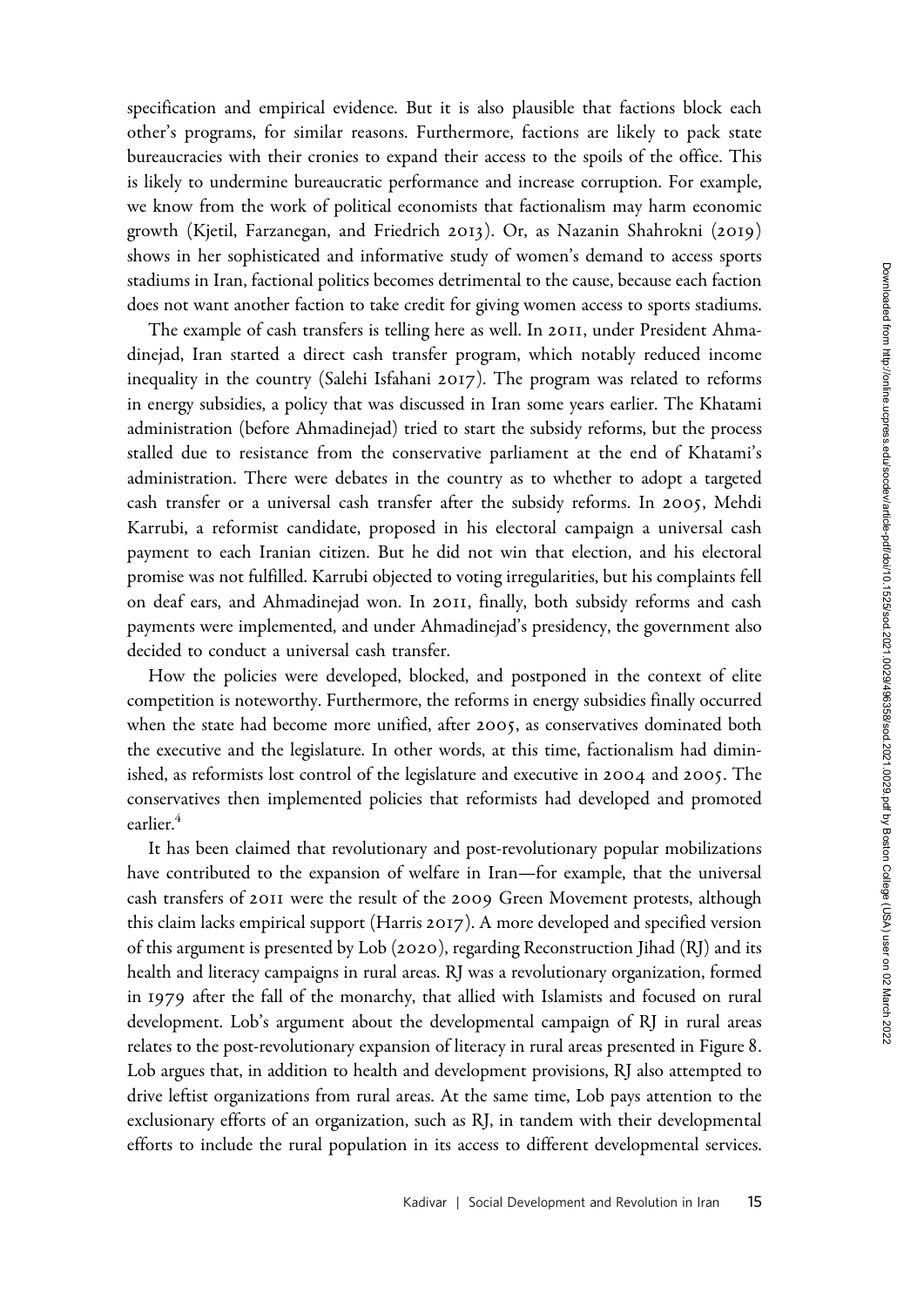In another important analysis of mobilization and social policy, Hoodfar (2010) documents how the mobilization of about a hundred thousand voluntary female health workers was integral to Iran's success in implementing the population control policy. These volunteers also contributed to improving the provision of other health services in their communities. Some volunteers expressed interest in expanding their activities and in maintaining their volunteer network for future projects, but state officials dismissed such initiatives and did not facilitate the formation of an independent social organization out of this vast network of volunteers.

In addition to the positive effects, a comprehensive account of mobilization and social development would also consider how mobilization has contributed to loss of life in Iran, particularly for young men in the 1980s, a decade of intense political violence. From 1977 to 1979, the monarchy killed about 2,000 people, mostly men, during street protests. In the Iran–Iraq War, about 180,000 people were killed. Many members of insurgent groups such as Mojahedin-e Khalq and Kurdish fighters were killed in armed clashes with government forces. The government also executed thousands of opposition members, from leaders to the rank and file, along with royalists, leftists, and ethnic and religious minorities such as the Baha'i. It is thus reasonable to consider all the lives that were lost during the mobilizations from 1977 to 1988. <sup>5</sup> At the same time that serious efforts were being undertaken to improve the life of rural Iranians through education and service provision, lives were being lost to mobilization. The level of popular mobilization in Iran has increased since 1977, but so has the level of repression and political violence.

In addition to the physical harms and resentments caused by popular mobilizations in 1977 to 1988 (Ehsani 2016), the psychological consequences of the trauma experienced during post-revolutionary mobilization and violence are also valid topics for investigation. In her ethnographic study of the psychiatric discourse within Iranian institutions, Orkideh Behrouzan (2016) documents how in the 1990s, after the end of the war, a psychiatric discourse emerged in Iran around rising psychological problems, such as heightened levels of depression, among the urban population. Data from Iran's Statistical Yearbooks on the rate of suicide in the country from 1968 to 2015 are consistent with Behrouzan's argument (Figure 11). Following the end of the Iran–Iraq war, the annual suicide rate increased from about one per hundred thousand to over four per hundred thousand. This is consistent with prior literature on the effect of war on suicide rates (Marshall 1981). For example, an analysis of suicide in Northern Ireland found that the cohort of children and young people that grew up during the period of most intense violence have higher levels of suicide and more rapidly rising suicide rates, compared to earlier and later cohorts (Tomlinson 2012). The relationship of war and suicide in Iran thus also deserves further attention and investigation.

Finally, in terms of the effect of foreign policy on social development, one approach contends that the anti-systemic tendencies of the Islamic Republic's international politics have provided strong motivations for the country's leadership to pursue developmental policies (Harris 2017). Movahed (2020), for example, documents how Iran developed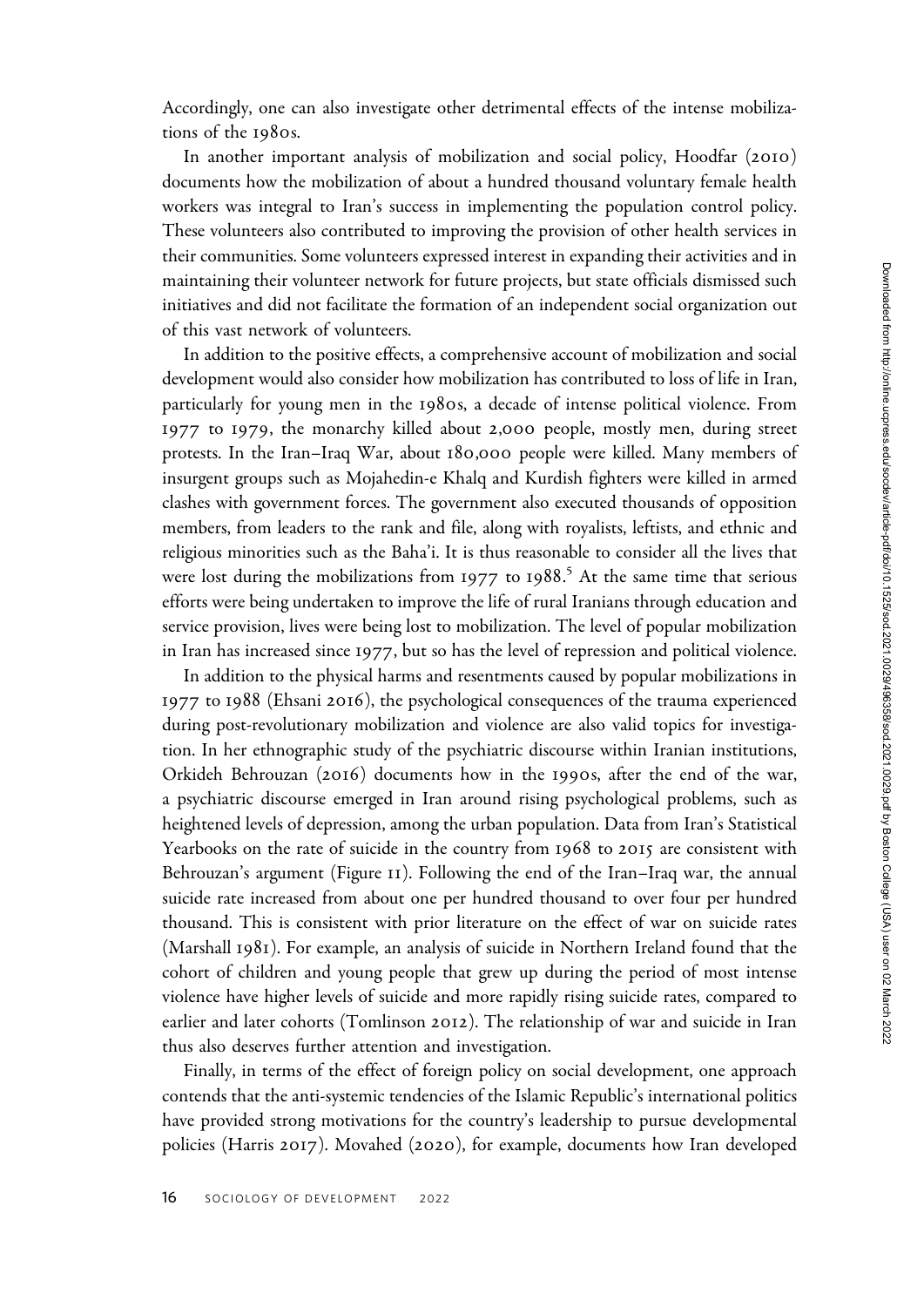

FIGURE 11. Annual Suicide Rate in Iran, 1968–2015 Source: Iran's statistical yearbooks (various years).

and expanded a dynamic auto industry under sanctions. Similarly, part of the Islamic Republic's leadership has maintained on occasion that superpowers can do no damage to the country, and that sanctions cannot harm Iran's economy. For example, Iran's leader, Ali Khamene'i, has claimed that "sanctions cannot harm us .... Under some conditions, sanctions can even benefit us; because it increases our efforts and activities" (BBC Persian 2016). However, scholars of political economy, and critics within Iran of Iran's foreign policy, have highlighted the high economic cost of international confrontations, especially in the form of sanctions on Iran's oil and banking sectors. This approach documents the negative effect of sanctions on economic growth in the formal and informal sectors, and the cost in household welfare among different income groups (Farzanegan and Hayo 2019; Farzanegan, Khabbazan, and Sadeghi 2016; Shahrokni 2021). Both before and since the revolution, Iran has pursued developmental projects, but postrevolutionary, confrontational foreign policy has limited these efforts in important ways. Sanctions, of course, reflect an unequal world system, in which superpowers impose sanctions on less powerful countries, but it is also undeniable that a faction within the Islamic Republic has sought confrontation and escalation with the United States to promote its own factional interests (Ayatollahi Tabaar 2018).<sup>6</sup>

## CONCLUSION

How have developmental trends changed in Iran after the revolution of 1979? Different indicators examined in this article present a mixed picture of post-revolutionary developmental trends. Regarding male life expectancy, we observe a decline after the revolution until the end of the war. Female life expectancy has continued to increase similar to the pre-revolutionary upward trend, but the pace of progress has slowed down after the revolution. Infant mortality has decreased after the revolution, as it had been also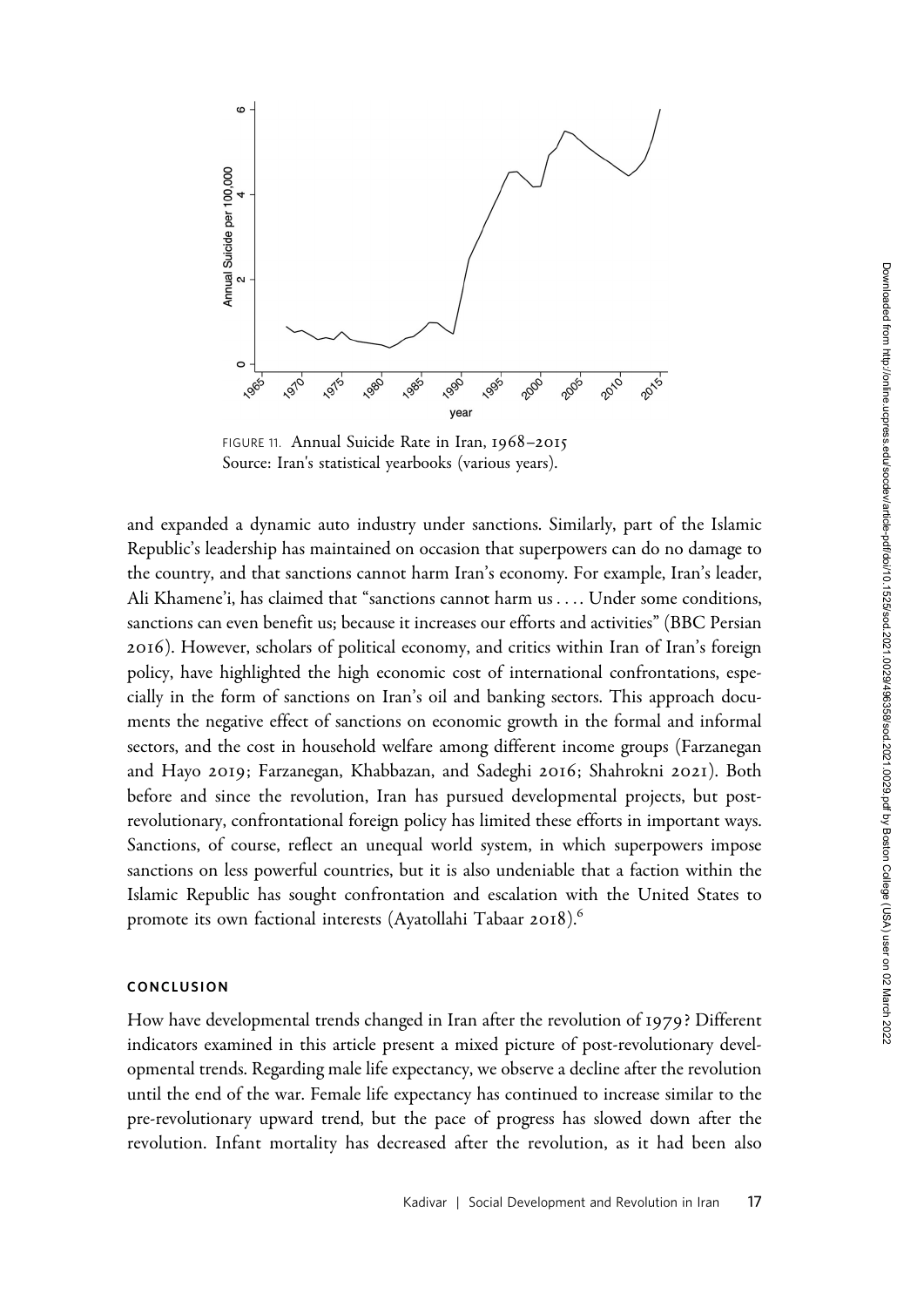decreasing before the revolution. Similar to female life expectancy, the pace of progress on this indicator has slowed down after the revolution. The ratio of hospital beds to population has decreased after the revolution. The number of doctors and doctor to population ratio also have decreased in the post-revolutionary period. Literacy has continued to increase after the revolution similar to the pre-revolutionary period, but with more expansion in rural areas and among women. Absolute poverty has decreased in periods before and after the revolution, and the changes in oil prices seem to be a common factor contributing in reduction of poverty before and after the revolution. Income inequality has decreased after the revolution and then the level of income inequality has stagnated after the initial decrease. Finally, while the percentage of home-owner households had been increasing before the revolution, this percentage has decreased in the post-revolutionary period. These results together depict a mixed picture of the post-revolutionary developmental trends. Among these outcomes, we observe improvement for example in terms of rural and female education. We also observe continuation of progress in areas such as female life expectancy and infant mortality, while the progress before the revolution has been accelerating and then then the progress has been decelerating since the revolution. In other words, progress in female life expectancy and infant mortality has slowed down after the revolution. We also observe decline in developmental trends in areas such as male life expectancy, ratio of hospital beds, ratio of doctors, and housing. How do these results matter for studies of revolution and war?

The effects of revolutions and war-making on state-building projects have been an important area of inquiry within comparative historical analysis. For example, as Charles Tilly (1975:42) famously said, "war made the state, and state made war" (see also Tilly 1992). Similarly, in her influential book on social revolutions, Skocpol (1979) contended that social revolutions in France, Russia, and China strengthened centralization and state capacity in the respective countries. And in her analysis of welfare in the United States, Skocpol (1995) documented how providing for the soldiers of the American Civil War and their families became an important source of social policy. One can think of extending such arguments to the case of Iran to claim that the 1979 revolution and the Iran–Iraq War culminated in a social revolution, imagined to give rise to broad and inclusive social development and welfare. But, as the evidence reviewed in this essay shows, the consequences of the revolution and war for social development do not fit the theoretical expectations driven by these studies. There is evidence that state capacity and performance in some areas of social development have slowed since the revolution. Instead of trying to fit the case of Iran to the theoretical expectations of these studies, it would be theoretically more fruitful to use the case of Iran to correct and revise these classic studies of the social consequences of revolutions and wars. More specifically, we can ask in what areas the revolution and war strengthened state capacity, versus undermining them. Then we can enquire through which simultaneous mechanisms and processes revolution and war undermine, strengthen, or reshape state-building projects. Of course the dimensions of social development examined in this article are not exhaustive. Future research could look into other indicators not examined here, such as social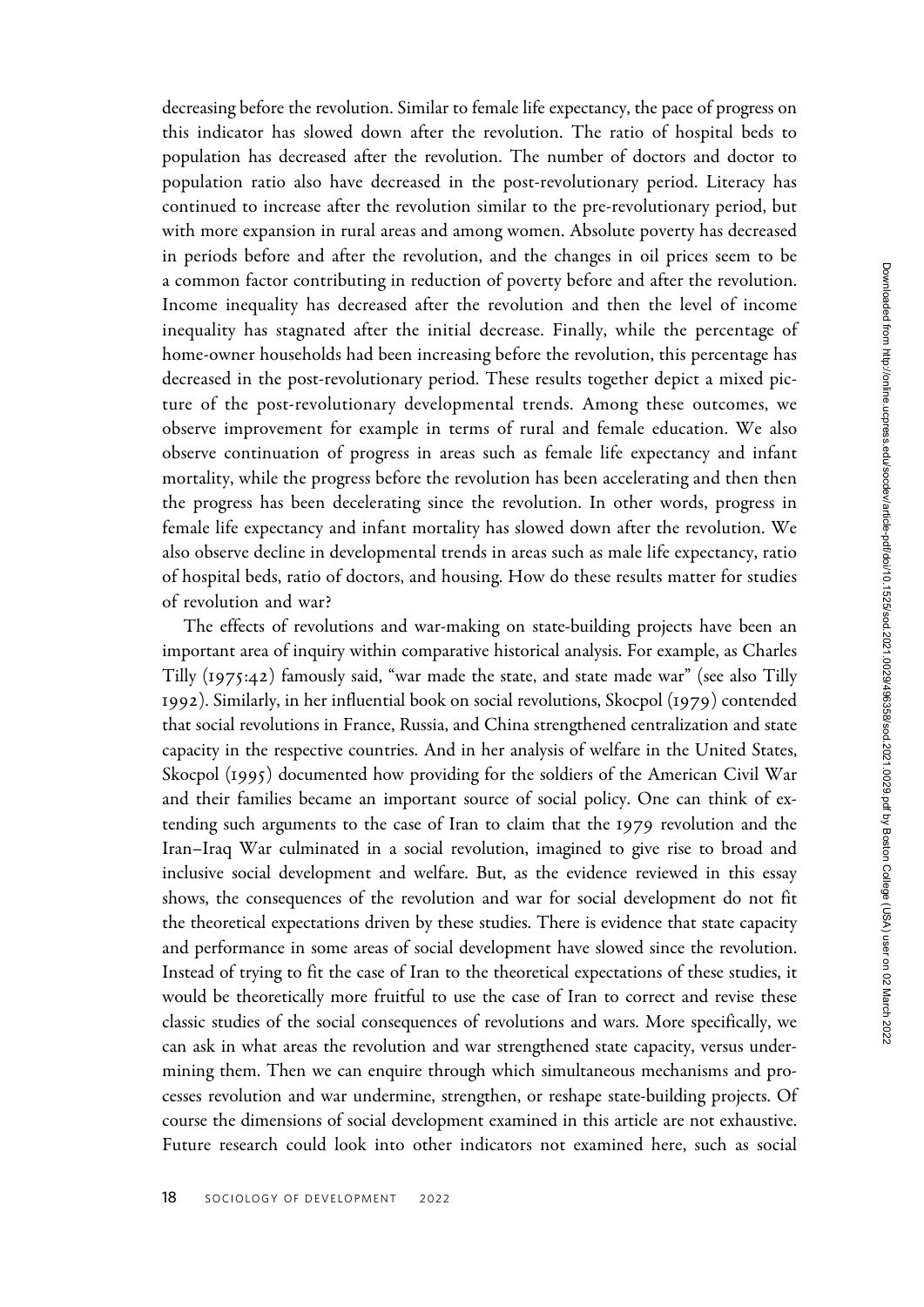spending versus military spending, addiction and narcotics consumption, and informal housing, among others.

Among the different development indicators reviewed in this article, the ratios of doctors and hospital beds to the population are directly related to the COVID-19 epidemic the world and Iran have been suffering since 2020. These indicators show a decline in the post-revolution years. Previous cross-national research indicates a significant negative correlation between cumulative death rate due to COVID-19 and the number of hospital beds (Su et al. 2020). Based on these findings, one can make a case that the post-revolutionary decline in some areas of health provision has contributed to the high number of deaths due to COVID-19 in Iran.

As of this writing (September 2021), the official number of such deaths has surpassed 110,000 (Farsnews 2021). But according to officials in the Ministry of Health, the real number is about twice that (BBC Persian 2021), which means more than 220,000 deaths in a year and a half. This is more than the number of Iranians that were killed during the eight years of the Iran–Iraq War (about 180,000).

The government's program for vaccination has been slow. As of early September 2021 Iran had vaccinated about 22% of the population, compared to 58% in neighboring Turkey. The failure of the vaccination program is also relevant to discussion of the performance of parallel institutions and development outcomes. Initially, government institutions announced the development and domestic production of five different vaccines within Iran, or in collaboration with Cuba and Russia. One was supposed to be developed by the Executive Headquarters for the Imam's Decree (EHID), one of the parallel institutions under the authority of Iran's leader. Given this institution's connection with the leader's office and other centers of power, other vaccines faced hurdles and impediments. A plan to import vaccines was also postponed, to support the future mass production of this vaccine for the domestic market (Roozarooz 2021). Reflecting the Islamic Republic's confrontational foreign policy, Ali Khamenei also announced that he did not trust the American or British vaccines, and banned their importing. Mohammad Mokhber, the head of the EHID, promised on multiple occasions to produce and distribute millions of doses of Iran's vaccine in the country, but this did not happen (Rouydad24 2021). And though the performance of Mokhber and his organization in vaccine production was an utter failure, in the summer of 2021, Mokhber was appointed vice president (to the new president, Ebrahim Raisi), and the government announced a new policy prioritizing vaccine imports, contrary to the earlier promises by Mokhber and others. With deaths and hospitalizations mounting with the advent of the Delta variant, many Iranians who lost loved ones have expressed frustration with the government's failed vaccination policy. Public criticism has been so strong that Iran's Ministry of Education has revised textbooks that earlier praised Iran's effective containment of COVID-19 (ISNA 2021). This failure then serves as another important example of how parallel institutions and factionalism have hindered effective policy making and government action.

The approach presented here to assess the outcomes of the Iranian Revolution could be adopted to other revolutions as well, for example the classic cases of China, Russia, and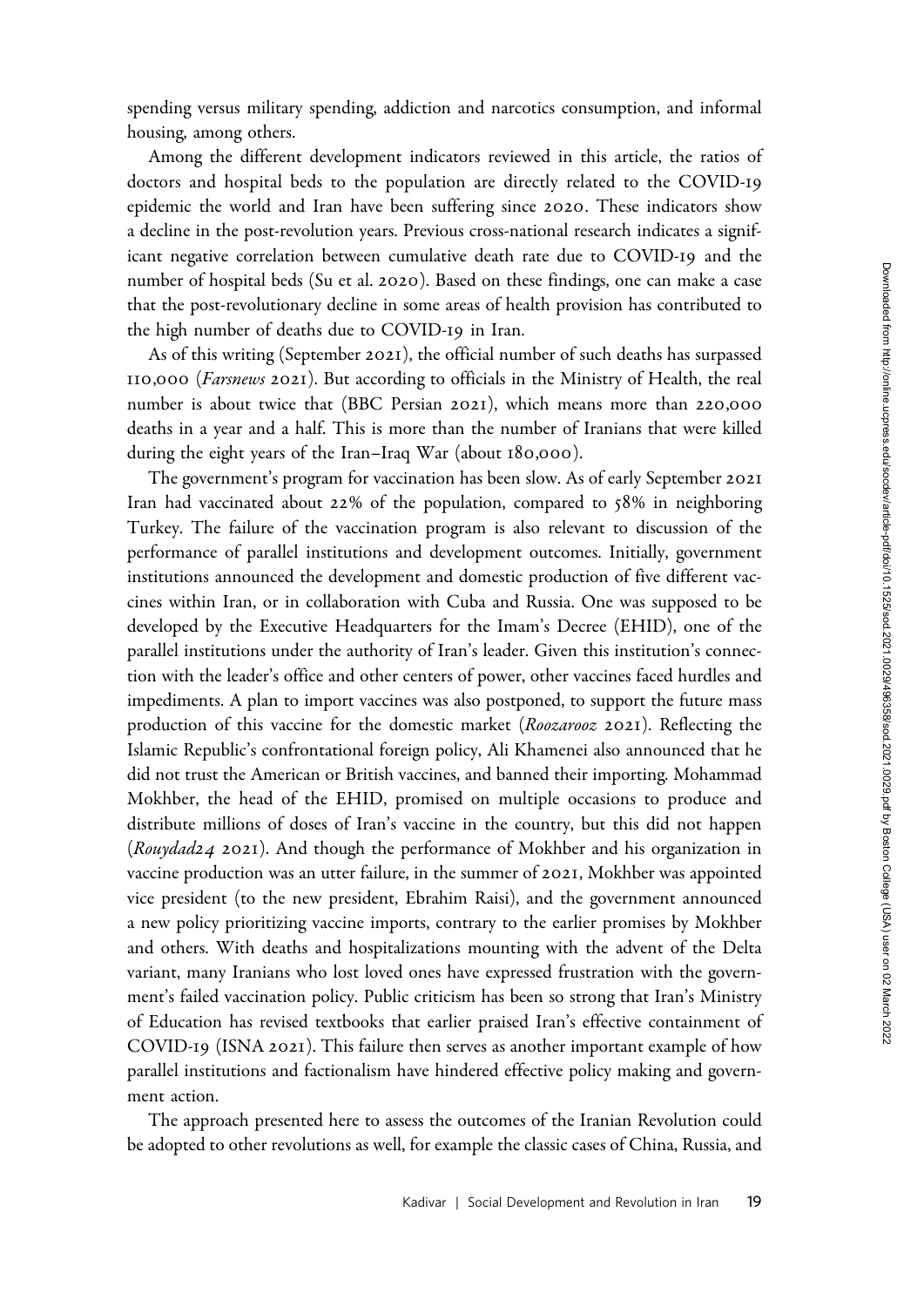France, or later revolutions of the twentieth century, such as Nicaragua, Algeria, and Mozambique. New data and research show that it is more accurate to consider the heterogeneity of outcomes in the classic cases examined by Skocpol, rather than assuming consistent improvement or decline across all indicators. For example, it seems that the French Revolution strengthened state bureaucracy but left major patterns of income inequality intact (Piketty 2020). China's Cultural Revolution (1966 to 1976) resulted in a state with impressive developmental performance, but there is also evidence of detrimental effects on health and educational outcomes (Fan 2016, 2017). Future research can provide case studies of revolutionary outcomes based on various indicators and discussions of mechanisms linking revolutionary processes and developmental outcomes. Based on such case studies, then, scholars of revolutions and their outcomes could present comparisons between cases and make more general statements regarding the commonalities and differences in outcomes and mechanisms.  $\Box$ 

## ACKNOWLEDGEMENT

I thank Charles Kurzman, Houchang Chehabi, Benjamin Bradlow, Maryam Alemzadeh, Eskandar Sadeghi-Boroujerdi, Xiaohong Xu, and Neil Ketchley for their comments on the earlier drafts of this article. I also thank the editors and the two anonymous reviewers for their constructive feedback.

### NOTES

1. The full text is available (in Persian) at https://rc.majlis.ir/fa/content/iran\_constitution.

2. For more information (in Persian) on the history of health houses, see the webpage of Urmia Medical University on the topic: https://phc.umsu.ac.ir/index.aspx?fkeyid=&siteid=9&pageid= 2474.

3. Rising house prices over last four decades has been identified as a major contributor to income inequality in post-revolutionary Iran (Farzanegan, Gholipour, and Nguyen 2016).

4. As with development and welfare, it would be important to also consider primary sources related to elite competition and mobilization as potential drivers of social development. For example, the main publicly available sources for investigating Iran's factional politics are the proceedings of the parliament, where different factions debate and ratify all bills related to welfare and social policy. Other windows onto Iran's elite politics are the memoirs of the leaders and top elite of the Islamic Republic—such as Hashemi Rafsanjani, a member of the revolutionary council, speaker of the parliament, Iran's president, and head of the expediency assembly through different stages of Islamic Republic's political life. Among recent analyses of Iranian politics, Mohammad Ayatollahi Tabaar's (2018) analysis of Islamists' politics is an example of research that has used a variety of firsthand documents in its analysis of Iranian elite politics.

5. Human rights organizations documented these executions at that time (e.g., Amnesty International 1980; Amnesty International USA 1983). Another human rights organization, the Boroumand Foundation, has compiled the most comprehensive list of dissidents executed after the

MOHAMMAD ALI KADIVAR is an Assistant Professor of Sociology and International Studies at Boston College. He studies the causes, dynamics, and consequences of protest in Iran, the Middle East, and globally. Kadivar's work has been published in journals such as the American Sociological Review, Social Forces, Comparative Politics, Socius, and Mobilization. His book Popular Politics and the Path to Durable Democracy is forthcoming from Princeton University Press.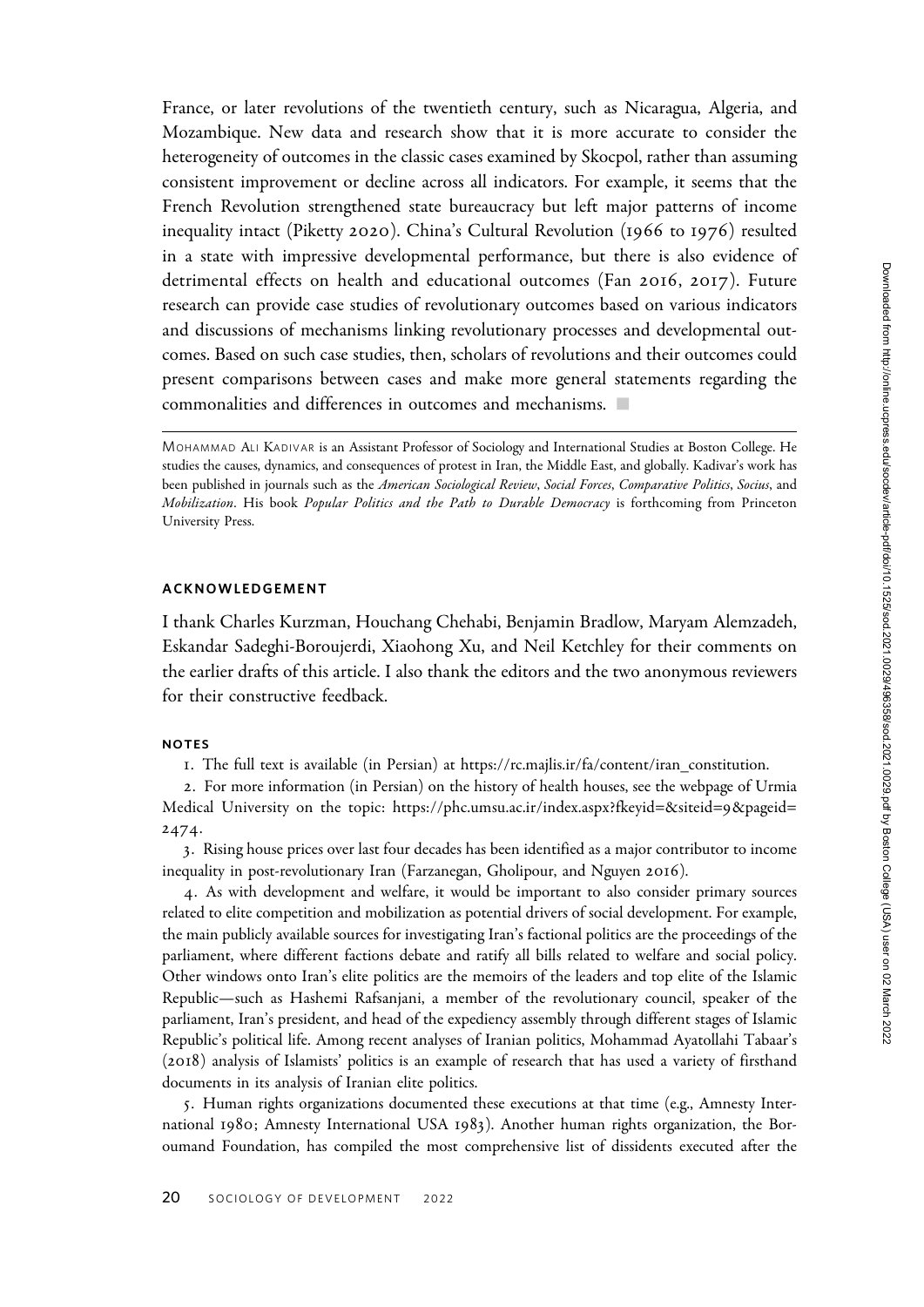6. A recently leaked tape of Iran's former foreign minister, Javad Zarif, for example, shows that after the nuclear deal, the Revolutionary Guards were adopting provocative and escalating measures, over objections from the Foreign Ministry. Zarif's remarks suggest that the moderates in the government did not have the capacity to control the Guards, who had the upper hand in setting Iran's foreign policy toward Syria and Iraq (Fassihi 2021).

#### REFERENCES

Abbasi-Shavazi, Mohammad Jalal, Peter McDonald, and Meimanat Hosseini-Chavoshi. 2009. The Fertility Transition in Iran: Revolution and Reproduction. New York: Springer.

Abrahamian, Ervand. 2009. "Why the Islamic Republic Has Survived." Middle East Report 250.

- Alemzadeh, Maryam. 2018. "The Islamic Revolutionary Guards Corps in the Iran–Iraq War: An Unconventional Military's Survival." British Journal of Middle Eastern Studies 46(4):622-39. doi:10.1080/13530194.2018.1450137.
- Ameli, Vira. 2020. "Sanctions and Sickness." New Left Review (122):49-57.
- Amnesty International. 1980. Law and Human Rights in the Islamic Republic of Iran: A Report Covering Events within the Seven Month Period following the Revolution of February 1979. London: Amnesty International.
- Amnesty International USA. 1983. Amnesty International Documentation on Iran: Human Rights Violations in Iran, Sept. 7, 1982: Ill-Treatment of Prisoners in Iran, Dec. 9, 1982. New York: Amnesty International.
- Ayatollahi Tabaar, Mohammad. 2018. Religious Statecraft: The Politics of Islam in Iran. Columbia University Press.
- Narrative about [روایتی از تحریم ایران: وقتی آیتاالله خامنهای از آمریکا تشکر کرد .BBC Persian. 2016, May 2 sanctions on Iran: when Ayatollah Khamene'i thanked the US]. BBC News ی سراف . Retrieved September 4, 2021 (https://www.bbc.com/persian/iran/2016/05/160430\_l39\_file\_khamenei\_ sanctions).
- کرونا در ابران؛ آمار رسمی فوت شدگان با ۵۸۸ نفر بار دیگر رکورد شکست .BBC Persian. 2021, August 9 [Corona in Iran: the official record of 588 deaths once again hit new heights]. BBC News ی سراف .
- Beck, Colin. 2017. "Revolutions: Robust Findings, Persistent Problems, and Promising Frontiers." Pp. 168–83 in States and Peoples in Conflict, edited by M. Stohl, M. I. Lichbach, and P. Grabosky. New York: Routledge.
- Beck, Colin J. 2020. "Revolutions against the State." Pp. 564-91 in The New Handbook of Political Sociology, edited by T. Janoski, C. de Leon, J. Misra, and I. W. Martin. Cambridge University Press.
- Behrouzan, Orkideh. 2016. Prozak Diaries: Psychiatry and Generational Memory in Iran. Stanford University Press.
- Burawoy, Michael. 1989. "Two Methods in Search of Science: Skocpol vs. Trotsky." Theory and Society 18(6):759-805.
- Byman, Daniel, Shahram Chubin, Anoushiravan Ehteshami, and Jerrold D. Green. 2001. Iran's Security Policy in the Post-Revolutionary Era. Santa Monica, CA: Rand Corporation.
- Ehsani, Kaveh. 2016. "War and Resentment: Critical Reflections on the Legacies of the Iran-Iraq War." Middle East Critique 26(1):5–24. doi:10.1080/19436149.2016.1245530.
- Fan, Wen. 2016. "Turning Point or Selection? The Effect of Rustication on Subsequent Health for the Chinese Cultural Revolution Cohort." Social Science & Medicine 157:68-77. doi:10.1016/j. socscimed.2016.03.044.
- Fan, Wen. 2017. "Education Delayed but Not Denied: The Chinese Cultural Revolution Cohort Returning to School." Advances in Life Course Research 33:53-65. doi:10.1016/j.alcr.2016.09. 004.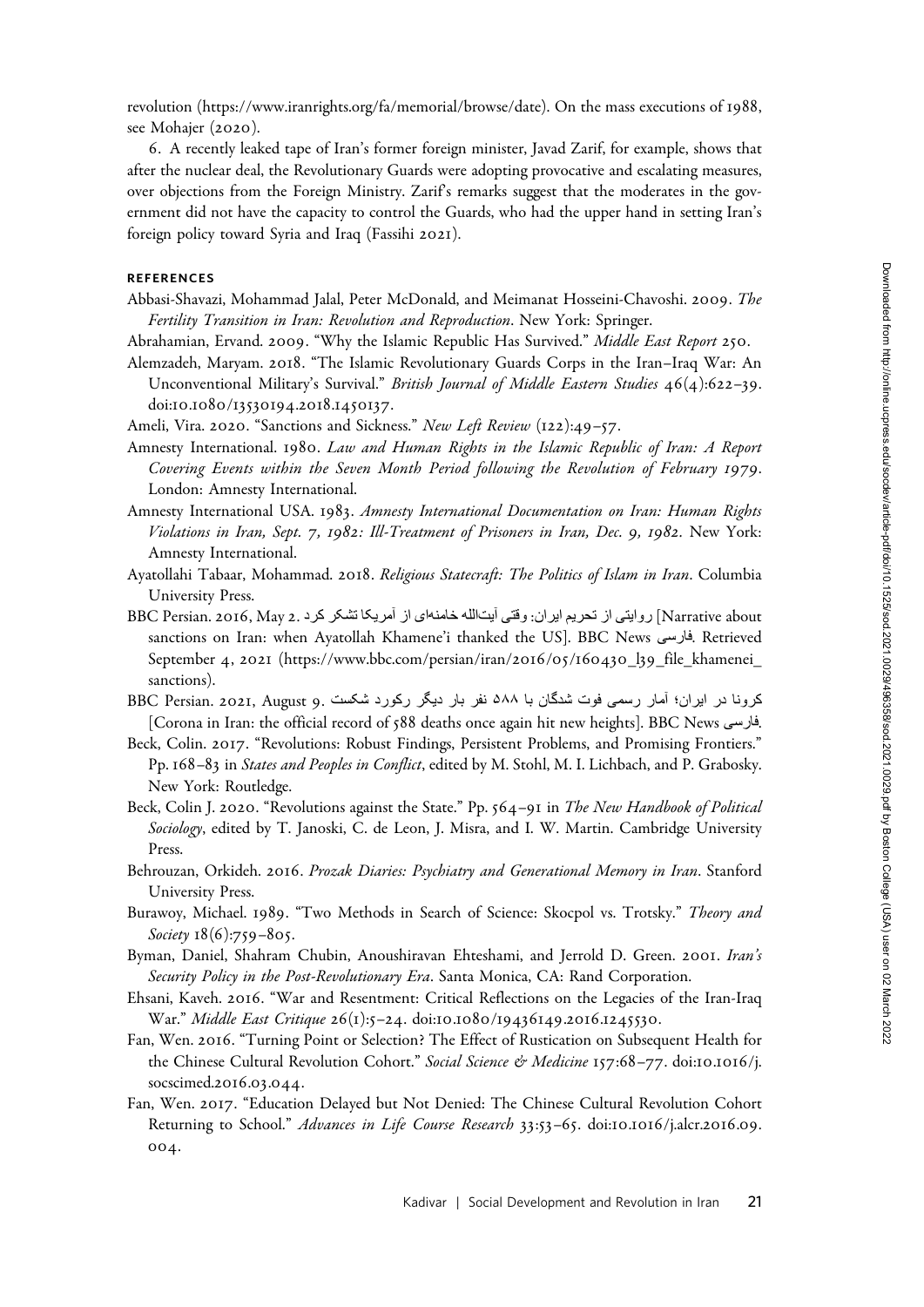- تمور تعداد قربانیان کرونا از مرز 110 هزار نفر/ جان باختن 715 بیمار کووید 19 به Farsnews. 2021, September 4. 19 سراف ی راز گ ربخ | هتشذ گ زورهنابشرد] COVID victims pass 110 thousand: 515 deaths from COVID-1 9 in the last day]. Retrieved September 7 , 2021 (https://www.farsnews.ir/news/ 14000613000584/%D8%B9%D8%A8%D9%88%D8%B1-%D8%AA%D8%B9%D8%AF% D8%A7%D8%AF-%D9%82%D8%B1%D8%A8%D8%A7%D9%86%DB%8C%D8%A7% D9%86-%DA%A9%D8%B1%D9%88%D9%86%D8%A7-%D8%A7%D8%B2-%D9%8 5% D8%B1%D8%B2-0-%D9%87%D8%B2%D8%A7%D8%B1-%D9%86%D9%8 1%D8%B1-% D8%AC%D8%A7%D9%86%E2%80%8C-%D8%A8%D8%A7%D8%AE%D8%AA%D9% 86-55-%D8%A8%DB%8C%D9%85%D8%A7%D8%B1-%DA%A9%D9%88%D9%88%DB% 8C%D8%AF).
- Farzanegan, Mohammad. 2021. "Years of Life Lost to Revolution and War in Iran." CESifo Working Papers, ifo Institute, Center for Economic Studies.
- Farzanegan, Mohammad Reza. 2020. "The Economic Cost of the Islamic Revolution and War for Iran: Synthetic Counterfactual Evidence." Defence and Peace Economics, doi:10.1080/10242694. 2020.1825314.
- Farzanegan, Mohammad Reza, and Pooya Alaedini, eds. 2018. Economic Welfare and Inequality in Iran: Developments since the Revolution. London: Palgrave Macmillan.
- Farzanegan, Mohammad Reza, Hassan F. Gholipour, and Jeremy Nguyen. 2016. "Housing Costs and Inequality in Post-Revolutionary Iran." Pp. 111-28 in Economic Welfare and Inequality in Iran, edited by M. R. Farzanegan and P. Alaedini. London: Springer.
- Farzanegan, Mohammad Reza, and Bernd Hayo. 2019. "Sanctions and the Shadow Economy: Empirical Evidence from Iranian Provinces." Applied Economics Letters 26(6):501-5. doi:10. 1080/13504851.2018.1486981.
- Farzanegan, Mohammad Reza, Mohammad Mohammadi Khabbazan, and Hossein Sadeghi. 2016. "Effects of Oil Sanctions on Iran's Economy and Household Welfare: New Evidence from a CGE Model." Pp. 185–211 in Economic Welfare and Inequality in Iran: Developments since the Revolution, edited by M. R. Farzanegan and P. Alaedini. London: Palgrave Macmillan.
- Fassihi, Farnaz. 2021. "Iran's Foreign Minister, in Leaked Tape, Says Revolutionary Guards Set Policies." New York Times, April 26.
- Harris, Kevan. 2017. A Social Revolution: Politics and the Welfare State in Iran. University of California Press.
- Hoodfar, H. 1994. "Devices and Desires: Population Policy and Gender Roles in the Islamic Republic." *Middle East Report*  $24(190):11-17$ .
- Hoodfar, Homa. 2010. "Health as a Context for Social and Gender Activism: Female Volunteer Health Workers in Iran." Population and Development Review 36(3):487-510. https://doi.org/ 10.1111/j.1728-4457.2010.00343.x.
- Hoodfar, Homa, and Samad Assadpour. 2000. "The Politics of Population Policy in the Islamic Republic of Iran." Studies in Family Planning 31(1):19-34. https://doi.org/10.1111/j.1728-4465. 2000.00019.x.
- مالجو: انقلاب اجتماعي در ايران بعد از انقلاب رخ .29. December 29. IBNA [Iran's Book News Agency] نار ـ يابا ـت کی راز خـبـرگـ" .ایـبـنـا | ـت ساهداد نـ] Maljoo: a social revolution has not happened in postrevolutionary Iran]. Retrieved May 2, 2021 (https://www.ibna.ir/fa/report/285343/-بانقلاب-/285343/ .(اجتماعی-ایر ان-بعد-ر خ-نداده
- اصلاح و تعدیل مطلب «موفقیت ایران در کننترل کرونا» در کتاب اجتماعی پایه نیم .ISNA. 2021, September 1 [Revisions to the text about "Iran's success in COVID control" in 9th-grade social textbook]. Iranian Students' News Agency. Retrieved September 7, 2021 (https://www.isna.ir/news/ .(اصلاح و تعدیل مطلب موفقیت ایر ان در کنترل کرونا در کتاب اجتماعی/1400061007536
- Kadivar, Mohammad Ali. 2013. "Alliances and Perception Profiles in the Iranian Reform Movement, 1997 to 2005." American Sociological Review 78(6):1063–86.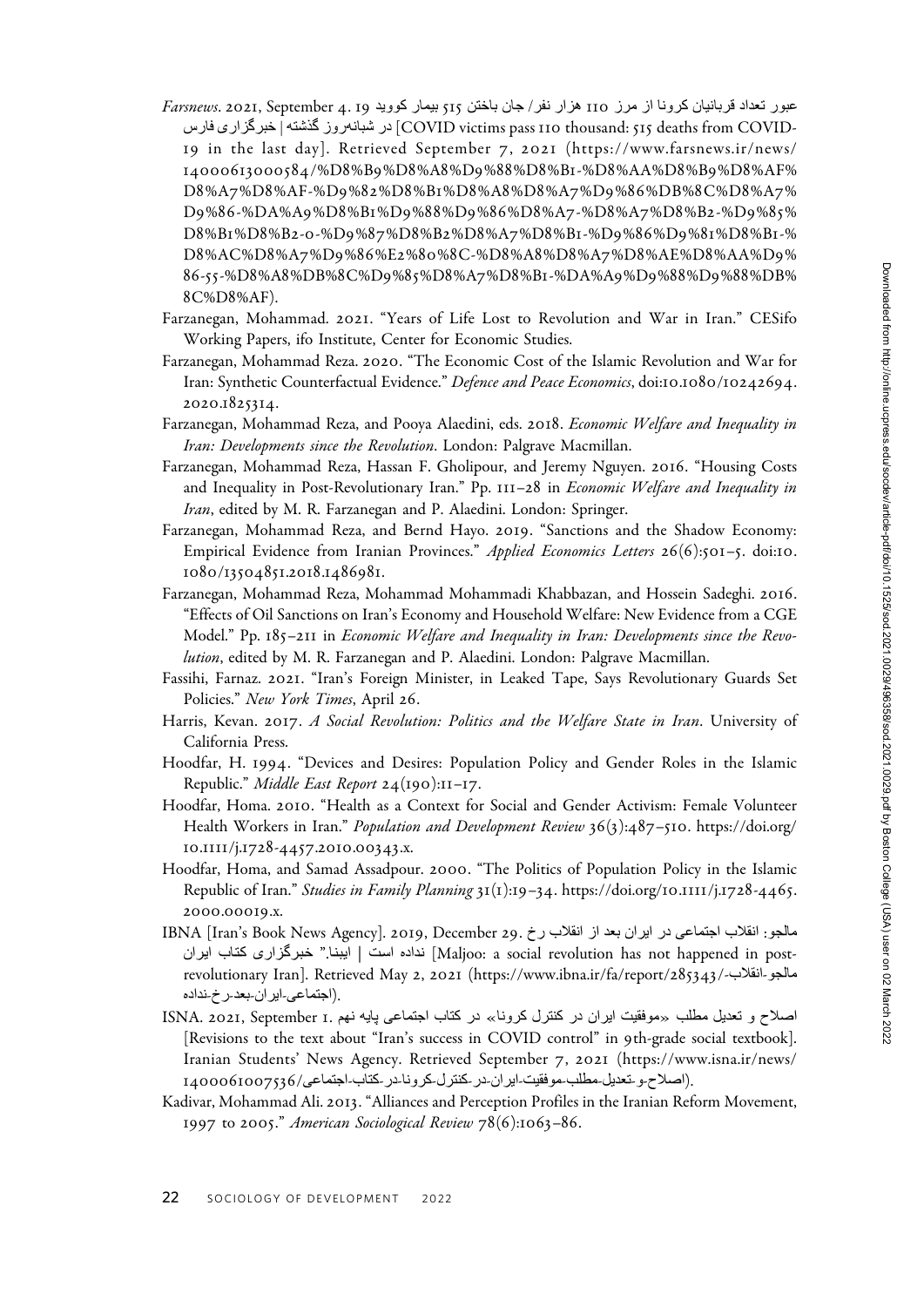- Kadivar, Mohammad Ali, and Vahid Abedini. 2020. "Electoral Activism in Iran: A Mechanism for Political Change." Comparative Politics 52(3):493-514. doi:10.5129/001041520X15718 496292328.
- Karshenas, Massoud. 2015. "Social Development, Income Distribution and Poverty under the Islamic Republic in a Comparative Perspective." Iran Nameh: A Quarterly of Iranian Studies  $30(1):70-82.$
- Karshenas, Massoud, and Hamid Tabatabai. 2019. "Basic Income by Default: Lessons from Iran's 'Cash Subsidy' Programme." Pp. 339–55 in The Palgrave International Handbook of Basic Income, edited by M. Torry. Cham, Switzerland: Springer.
- Keshavarzian, Arang. 2005. "Contestation without Democracy: Elite Fragmentation in Iran." Pp. 63–90 in Authoritarianism in the Middle East: Regimes and Resistance, edited by M. P. Posusney and M. P. Angrist. Boulder, CO: Lynne Rienner.
- پايگاه گسترش آراء و Khomeini, Ruhollah. 1979. حصو المام خمينی .Khomeini, Ruhollah. 1979 اندیشههای امام خمینی رحمة الله علیه [Site for Dissemination of the Thoughts and Ideas of Emam] اندیشههای امام خمینی رحمة الله علیه Khomeini].
- Kjetil, Bjorvatn, Mohammad Reza Farzanegan, and Schneider Friedrich. 2013. "Resource Curse and Power Balance: Evidence from Iran." Review of Middle East Economics and Finance 9(2):133-58.
- Ladier-Fouladi, Marie. 1997. "The Fertility Transition in Iran." Population: An English Selection 9: 191–213.
- Lob, Eric. 2018. "Regime Resilience, Social Welfare, and Economic Development in the Islamic Republic of Iran." Bustan: The Middle East Book Review 9(2):111-31. doi:10.5325/bustan.9.2. 0111.
- Lob, Eric. 2020. Iran's Reconstruction Jihad: Rural Development and Regime Consolidation after 1979. Cambridge University Press.
- Mahoney, James. 1999. "Nominal, Ordinal, and Narrative Appraisal in Macrocausal Analysis." American Journal of Sociology 104(4):1154-96.
- Majles-e Showra-ye Eslami [Islamic Consultative Assembly]. 1989. ی داصتقاهعسوتلواهمانربنوناق] Law of the First Five-Year Economic, Social, and Cultural Development Plan of the Islamic Republic Research [عامتها ی، فرهنگی جمهوری اسلامی ابران " مرکز بژوهشهای مجلس شورای اسلامی ، .[of Iran Center of the Islamic Consultative Assembly]. Retrieved June 8, 2021 (https://rc.majlis.ir/fa/ law/show/91755).
- هانون برنامه بنج ساله دوم توسعه اقتصادي، اجتماعي و فر هنگي جمهوري اسلامي .Majles-e Showra-ye Eslami. 1995 نار ای] Law of the Second Five-Year Economic, Social, and Cultural Development Plan of the Research Center of the Islamic [رموکز یژوهشهای مجلس شورای اسلامی ، .[Islamic Republic of Iran Consultative Assembly]. Retrieved June 8, 2021 (https://rc.majlis.ir/fa/law/print\_version/ 92488).
- تانون برنامه سوم توسعه اقتصادی، اجتماعی و فر هنگی جمهوری اسلامی ایران .Majles-e Showra-ye Eslami. 2000 [Law of the Third Five-Year Economic, Social, and Cultural Development Plan of the Islamic Research Center of the Islamic مرکز پژوهش های مـجلس شورای اسلامی ، . [Research Center of the Islamic Consultative Assembly]. Retrieved June 8, 2021 (https://rc.majlis.ir/fa/law/show/93301).
- هانون برنامه چهارم توسعه اقتصادی، اجتماعی و فرهنگی جمهوری اسلامی .Majles-e Showra-ye Eslami. 2005 نار ای] Law of the Fourth Five-Year Economic, Social, and Cultural Development Plan of the Islamic Republic of Iran]. • مرکز بژوهشهای مجلس شورای اسلامی ، .[Islamic Republic of Iran Consultative Assembly]. Retrieved June 8, 2021 (https://rc.majlis.ir/fa/law/show/94202).
- Majles-e Showra-ye Eslami. 2011. اینوم توسعه جمهوری اسلامی ایران ـ Majles-e Showra-ye Eslami. 2011 Fifth Five-Year Economic, Social, and Cultural Development Plan of the Islamic Republic of Iran]. • مرکز پژوهشهای مـجلس شورای اسلامی Iran]. • مرکز پـژوهش های مـجلس شورای اسلامی Assembly]. Retrieved June 9, 2021 (https://rc.majlis.ir/fa/law/show/790196).
- هانون برنامه پنجساله ششم توسعه اقتصادی، اجتماعی و فرهنگی جمهوری .Majles-e Showra-ye Eslami. 2016 ۱۳۹۶ ـ۱۴۰۰ (نار ایـ ـی ملا ـ سا] ( Law of the Sixth Five-Year Economic, Social, and Cultural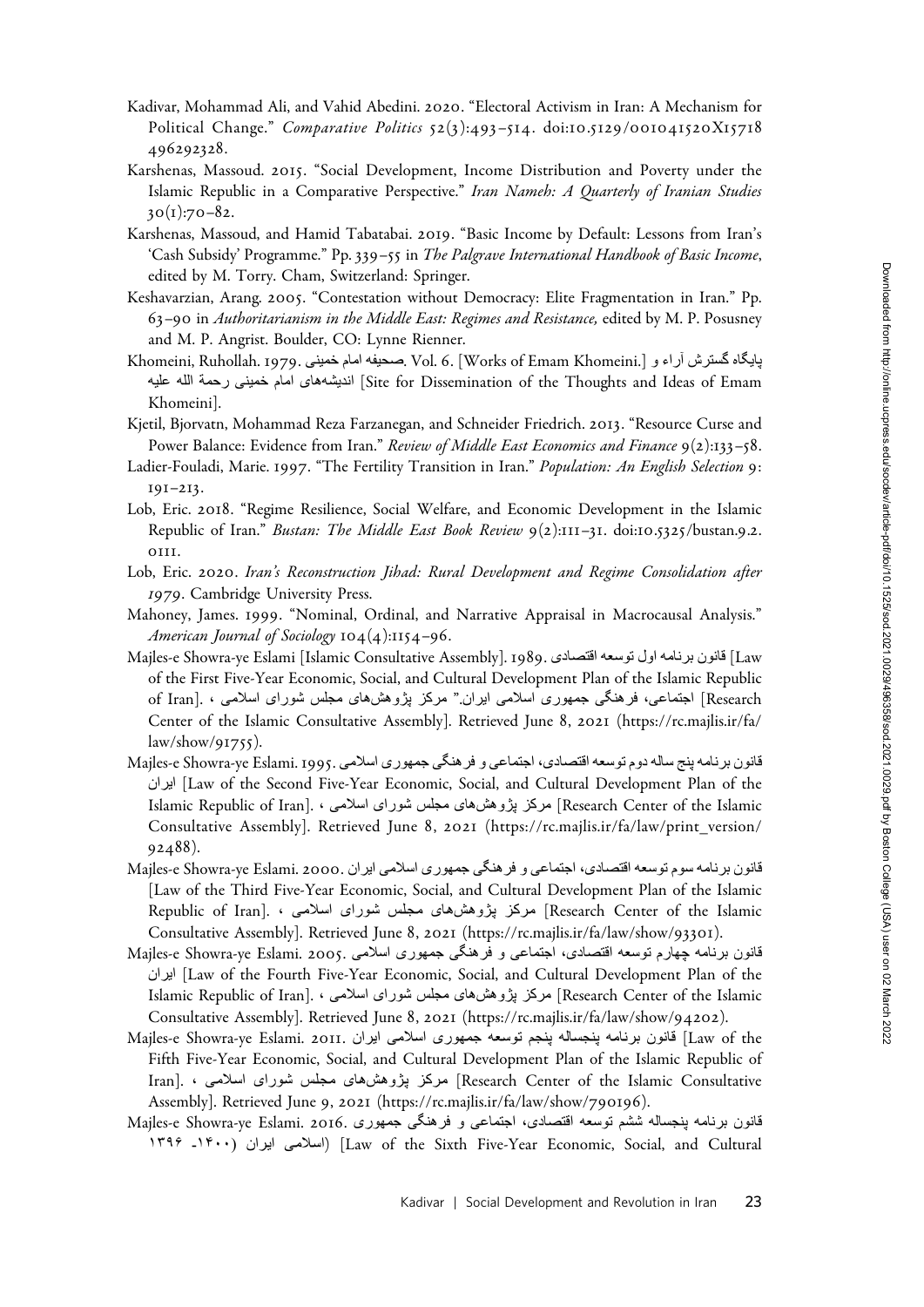Research ] مرکز پژوهش های مجلس شور ای اسلامی ، .[Development Plan of the Islamic Republic of Iran Center of the Islamic Consultative Assembly]. Retrieved June 9, 2021 (https://rc.majlis.ir/fa/ law/show/1014547).

- Marshall, James R. 1981. "Political Integration and the Effect of War on Suicide: United States, 1933–76." Social Forces 59(3):771–85.
- Mashayekhi, Mehrdad. 2001. "The Revival of the Student Movement in Post-Revolutionary Iran." International Journal of Politics, Culture, and Society  $15(2):283-313$ . doi:10.1023/A: 1012977219524.
- Moghadam, Valentine, and Elham Gheytanchi. 2010. "Political Opportunities and Strategic Choices: Comparing Feminist Campaigns in Morocco and Iran." Mobilization: An International Quarterly 15(3):267–88.
- Mohajer, Nasser. 2020. Voices of a Massacre: Untold Stories of Life and Death in Iran, 1988. Oneworld.
- Moslem, Mehdi. 2002. Factional Politics in Post-Khomeini Iran. Syracuse University Press.
- Movahed, Masoud. 2020. "Industrializing an Oil-Based Economy: Evidence from Iran's Auto Industry." Journal of International Development 32(7):1148–70. https://doi.org/10.1002/jid.3499.
- Piketty, Thomas. 2014. Capital in the Twenty-First Century. Cambridge, MA: Belknap Press.
- Piketty, Thomas. 2020. Capital and Ideology. Cambridge, MA: Belknap Press.
- Ramazani, Rouhollah K. 2013. Independence without Freedom: Iran's Foreign Policy. University of Virginia Press.
- Rivetti, Paola. 2020. Political Participation in Iran from Khatami to the Green Movement. London: Palgrave Macmillan.
- Boozarooz. 2021, June 29. روزآروز 29. Koozarooz. 2021, June 29. روزآروز Poozarooz. 2021, June 29. number one?]. Retrieved September 7, 2021 (https://roozarooz.com/posts/590/%DA%86%DA %AF%D9%88%D9%86%D9%87-%D9%88%D8%A7%DA%A9%D8%B3%D9%86-%D8% A8%D8%B1%DA%A9%D8%AA-%D8%A7%D9%88%D9%84-%D8%B4%D8%AF).
- وعدههای بیسرانجام سناد اجرایی فرمان امام/ محمد مخبر درباره تولید واکسن کرونا .Rouydad24. 2021, August 17 ؟ دوبهداد یی اهلوقه چ .] The futile promises of the executive headquarters of the emam's decree: what Mohammad Mokhber promised about producing vaccines and tables]. Retrieved September 7, 2021 (http://www.rouydad24.ir/fa/news/275122).
- Salehi Esfahani, Hadi, and M. Hashem Pesaran. 2009. "The Iranian Economy in the Twentieth Century: A Global Perspective." Iranian Studies 42(2):177-211. doi:10.1080/ 00210860902764896.
- Salehi Isfahani, Djavad. 2017. "Poverty and Income Inequality in the Islamic Republic of Iran." Revue internationale des études du développement (1):113–36.
- Salehi Isfahani, Djavad. 2019. "Iran's Economy 40 Years after the Islamic Revolution." Brookings. Retrieved April 23, 2021 (https://www.brookings.edu/blog/order-from-chaos/2019/03/14/ irans-economy-40-years-after-the-islamic-revolution/).
- Sen, Amartya. 1999. Development as Freedom. New York: Anchor books.
- Sen, Amartya K. 2001. "What Is Development About?" Pp. 506–13 in Frontiers of Development Economics: The Future in Perspective, edited by G. M. Meier and J. E. Stiglitz. Oxford University Press.
- Shahrokni, Nazanin. 2019. Women in Place: The Politics of Gender Segregation in Iran. University of California Press.
- Shahrokni, Nazanin. 2021. "Bursting at the Seams: Economic Sanctions and Transformation of the Domestic Sphere in Iran." School of Advanced International Studies, Johns Hopkins University. Retrieved May 30, 2021 (https://www.rethinkingiran.com/iranundersanctions/nazaninshahrokni).
- Skocpol, Theda. 1979. States and Social Revolutions: A Comparative Analysis of France, Russia, and China. Cambridge University Press.